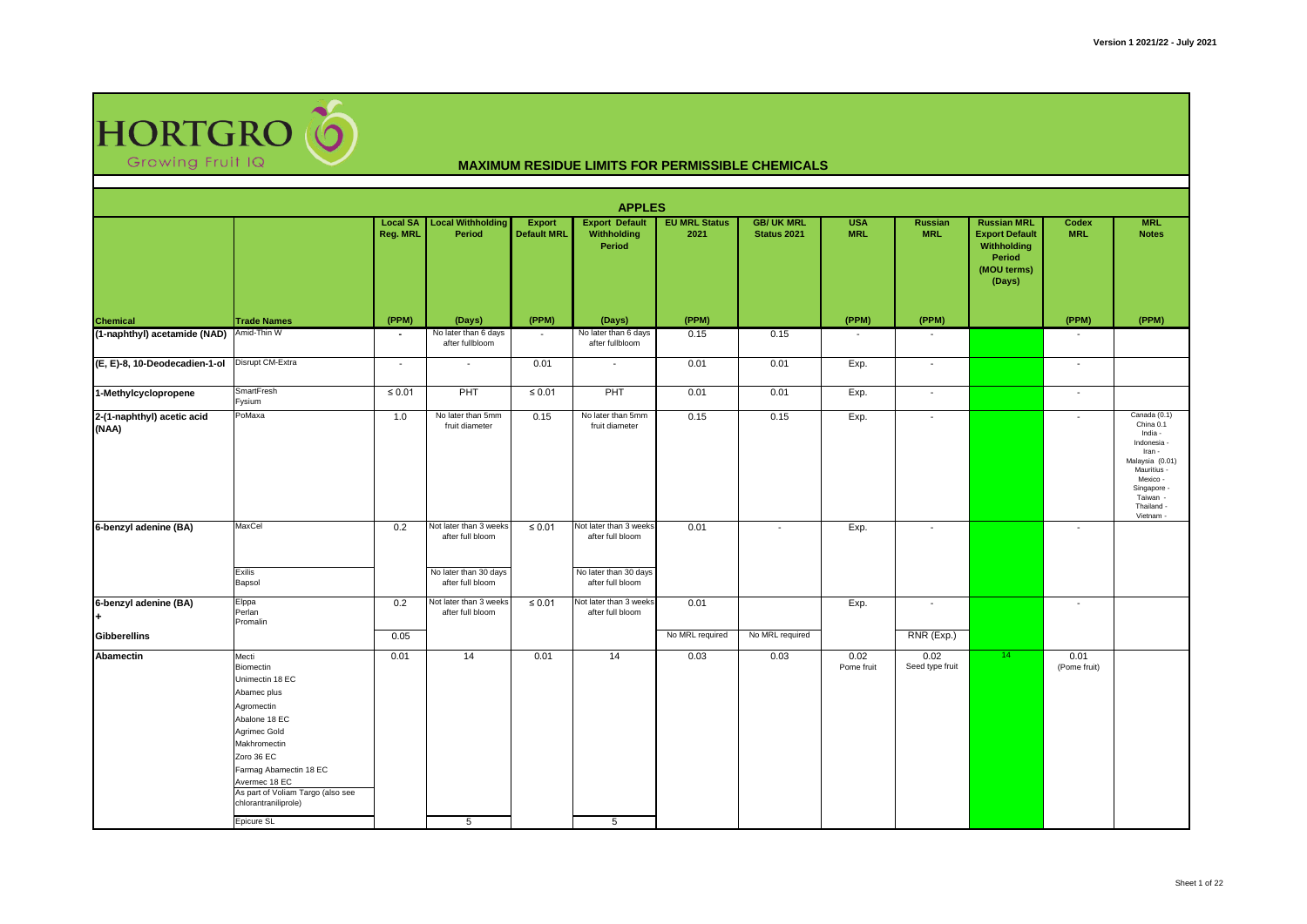HORTGRO

|                                                                     |                                                                                                                                                 |                             |                                               |                              | <b>APPLES</b>                                                                                                                                   |                                   |                                   |                                |                          |                                                                                               |                                                                                       |                            |
|---------------------------------------------------------------------|-------------------------------------------------------------------------------------------------------------------------------------------------|-----------------------------|-----------------------------------------------|------------------------------|-------------------------------------------------------------------------------------------------------------------------------------------------|-----------------------------------|-----------------------------------|--------------------------------|--------------------------|-----------------------------------------------------------------------------------------------|---------------------------------------------------------------------------------------|----------------------------|
|                                                                     |                                                                                                                                                 | <b>Local SA</b><br>Reg. MRL | <b>Local Withholding</b><br>Period            | Export<br><b>Default MRL</b> | <b>Export Default</b><br>Withholding<br>Period                                                                                                  | <b>EU MRL Status</b><br>2021      | <b>GB/UK MRL</b><br>Status 2021   | <b>USA</b><br><b>MRL</b>       | Russian<br><b>MRL</b>    | <b>Russian MRL</b><br><b>Export Default</b><br>Withholding<br>Period<br>(MOU terms)<br>(Days) | Codex<br><b>MRL</b>                                                                   | <b>MRL</b><br><b>Notes</b> |
| <b>Chemical</b>                                                     | <b>Trade Names</b>                                                                                                                              | (PPM)                       | (Days)                                        | (PPM)                        | (Days)                                                                                                                                          | (PPM)                             |                                   | (PPM)                          | (PPM)                    |                                                                                               | (PPM)                                                                                 | (PPM)                      |
| Acetamiprid                                                         | Mospilan 20 SG<br>Magnitude 200 SP<br>Maintain 200 SP<br>Sharda Acetamiprid 200 SP<br>Tamprid<br>Devalan 20 SP<br>Mosprid 20 SP<br>Allice 20 SP | 0.5                         | 50                                            | 0.4                          | 50<br>Or no later than 15<br>December<br>Max. 2 applications<br>Contact relevant Ag-<br>Chem company to<br>confirm                              | 0.4                               | 0.4                               | 1.0<br>Pome fruit              | 0.8<br>Seed type fruit   |                                                                                               | 0.8<br>(Pome fruit)                                                                   |                            |
| Acetamiprid<br>l+.                                                  | Cormoran 180 EC                                                                                                                                 | 0.5                         | 28<br>Maximum 3<br>applications per<br>season | 0.4                          | 28<br>Maximum 3<br>applications per<br>season                                                                                                   | 0.4                               | 0.4                               | 1.0<br>Pome fruit              | 0.8<br>Seed type fruit   |                                                                                               | 0.8<br>(Pome fruit)                                                                   |                            |
| Novaluron                                                           |                                                                                                                                                 |                             |                                               | 0.5                          |                                                                                                                                                 | 2.0                               | 2.0                               | 3.0                            | 3.0<br>Seed type fruit   |                                                                                               | 3.0<br>(Pome fruit)                                                                   | Taiwan -                   |
| Acetamiprid                                                         | Acclima 240 EC                                                                                                                                  | 0.5                         | 14                                            | 0.4                          | 14                                                                                                                                              | 0.4                               | 0.4                               | 1.0<br>(Pome fruit)            | 0.8<br>Seed type fruit   |                                                                                               | 0.8                                                                                   |                            |
| Indoxacarb                                                          |                                                                                                                                                 | 1.0                         |                                               |                              |                                                                                                                                                 | 0.5                               | 0.5                               |                                | 0.5<br>Pomefruit         |                                                                                               | 0.5                                                                                   |                            |
| Alpha-cypermethrin                                                  | Alpha-Thrin 100 SC<br>Polytrin Super<br>Avalanche<br>Sentry EC<br>Fastac SC                                                                     | 0.5                         | 14                                            | 0.5                          | 14                                                                                                                                              | 1.0<br>(Cypermethrin/<br>isomers) | 1.0<br>(Cypermethrin/<br>isomers) | 2.0<br>(pome,<br>cypermethrin) | 0.7<br>Seed type fruit   |                                                                                               | 0.7<br>(Pome fruit, as<br>cypermethrin<br>including alpha-<br>and zeta-<br>cypermeth) | Oman restricted use        |
| <b>Aviglycine HCL</b><br>(Aminoethoxyvinylglycine<br>Hydrochloride) | Retain                                                                                                                                          | 0.1                         | $\overline{7}$                                | ≤0.01                        | $\overline{7}$                                                                                                                                  | 0.01                              | $\overline{\phantom{a}}$          | 0.08                           | $\overline{\phantom{a}}$ | <b>Contact relevant Aq-</b><br>Chem company to<br>confirm                                     | $\overline{\phantom{a}}$                                                              |                            |
| <b>Azadirachtin</b>                                                 | NeemAzal<br>Bioneem                                                                                                                             | 0.01                        | 24 hrs.                                       | 0.01                         | 24 hrs.<br>No more than 5<br>applications per<br>season. To be used<br>under conditions<br>where Codling moth is<br>under commercial<br>control | 1.0                               | 1.0                               | Exp.                           | $\overline{\phantom{a}}$ |                                                                                               | $\overline{\phantom{a}}$                                                              | Taiwan Exp.                |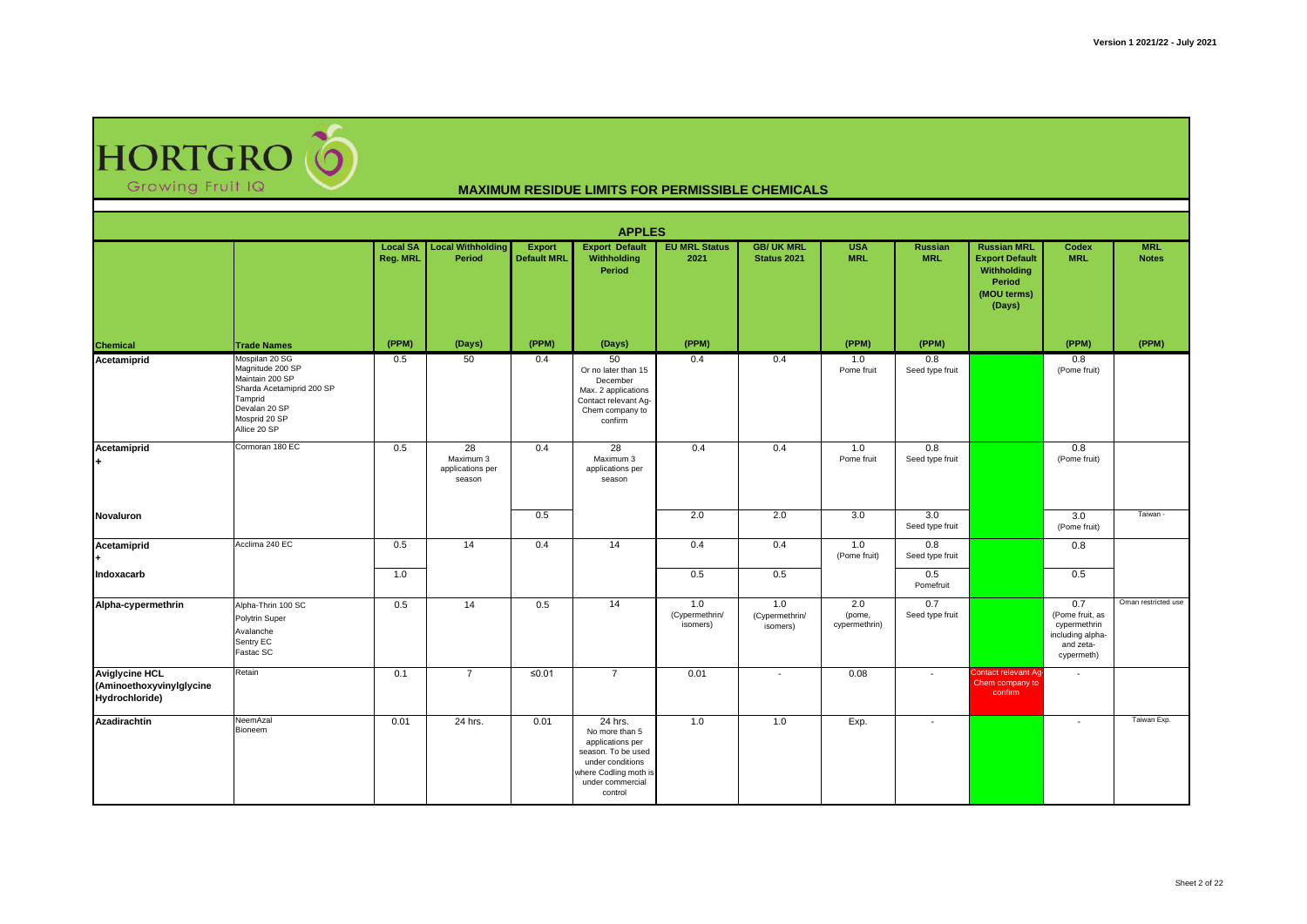

|                                                                                                          |                                                    |                             |                                    |                              | <b>APPLES</b>                                      |                                       |                                         |                                                            |                              |                                                                                                      |                                         |                                                                                                                    |
|----------------------------------------------------------------------------------------------------------|----------------------------------------------------|-----------------------------|------------------------------------|------------------------------|----------------------------------------------------|---------------------------------------|-----------------------------------------|------------------------------------------------------------|------------------------------|------------------------------------------------------------------------------------------------------|-----------------------------------------|--------------------------------------------------------------------------------------------------------------------|
|                                                                                                          |                                                    | <b>Local SA</b><br>Reg. MRL | <b>Local Withholding</b><br>Period | Export<br><b>Default MRL</b> | <b>Export Default</b><br>Withholding<br>Period     | <b>EU MRL Status</b><br>2021          | <b>GB/ UK MRL</b><br><b>Status 2021</b> | <b>USA</b><br><b>MRL</b>                                   | <b>Russian</b><br><b>MRL</b> | <b>Russian MRL</b><br><b>Export Default</b><br>Withholding<br><b>Period</b><br>(MOU terms)<br>(Days) | Codex<br><b>MRL</b>                     | <b>MRL</b><br><b>Notes</b>                                                                                         |
| <b>Chemical</b>                                                                                          | <b>Trade Names</b>                                 | (PPM)                       | (Days)                             | (PPM)                        | (Days)                                             | (PPM)                                 |                                         | (PPM)                                                      | (PPM)                        |                                                                                                      | (PPM)                                   | (PPM)                                                                                                              |
| Azinphos-methyl                                                                                          | Azinphos 200 SC<br>Azinphos Methyl WP              | 0.4                         | 14                                 | 0.01                         | Contact relevant Ag-<br>Chem Company to<br>confirm | 0.01                                  | 0.05                                    | $\overline{\phantom{a}}$                                   | 2.0<br>Seed type fruit       |                                                                                                      | $\overline{\phantom{a}}$                | Iran -<br>Taiwan -<br>Mexico -<br>Oman prohibited use                                                              |
| <b>Bacillus Thuringiensis</b>                                                                            | Agree 50 WP<br>Thuricide WP<br>DiPel DF<br>Betapro | $\overline{a}$              | $\overline{\phantom{a}}$           | $\overline{a}$               | $\sim$                                             | 0.01                                  |                                         | Exp.                                                       | RNR (Exp.)                   |                                                                                                      | $\overline{\phantom{a}}$                |                                                                                                                    |
| Beauveria bassiana                                                                                       | Bio-Insek                                          | Exp.                        | $\overline{\phantom{a}}$           | Exp.                         | $\sim$                                             | 0.01                                  |                                         | $\blacksquare$                                             | RNR (Exp.)                   |                                                                                                      | $\overline{\phantom{a}}$                |                                                                                                                    |
| Benomyl                                                                                                  | Benomyl 500 WP<br>Benomyl<br>Farmag Benomyl 500 WP | 3.0                         | 14                                 | 0.2                          | Do not use after<br>blossom                        | 0.2                                   | 0.2                                     | $\mathbf{r}$                                               | 0.075<br>Pomefruit           | Do not use after<br>blossom                                                                          | 3.0<br>(Pome fruit, as<br>carbendazim)  | Oman prohibited use                                                                                                |
| Beta-cyfluthrin<br>Note:<br>EU authorisation amendment/<br>possible related MRL<br>implications pending. |                                                    | 0.1                         | 14                                 | 0.1                          | 14                                                 | 0.2<br>(Cyfluthrin/ isomers,<br>Pome) | 0.2                                     | 0.5<br>Pome fruit                                          | 0.2<br>Pomefruit             |                                                                                                      | 0.1<br>(as cyfluthrin)                  |                                                                                                                    |
| Beta-cypermethrin                                                                                        | Akito                                              | 0.5                         | 14                                 | 0.5                          | 14                                                 | 1.0<br>(Cypermethrin/<br>isomers)     | 1.0<br>(Cypermethrin/<br>isomers)       | 2.0<br>(pome,<br>cypermethrin)                             | 0.7<br>Seed type fruit       |                                                                                                      | 0.7<br>(Pome fruit, as<br>cypermethrin) | Iran -<br>Oman restricted use                                                                                      |
| <b>Bifenthrin</b>                                                                                        | Seizer 80 SC                                       | 0.1                         | 60                                 | 0.01                         | 60                                                 | 0.01                                  | 0.01                                    | 0.5<br>(Expiration date: 31-<br>12-2021)                   | 0.04<br>Pomefruit            |                                                                                                      | $\overline{\phantom{a}}$                | Indonesia<br>Oman prohibited use                                                                                   |
| <b>Bollworm</b><br>Nucleopolyhedrovirus                                                                  | <b>Bolldex</b><br>Graboll<br>Helicovir             | $\overline{\phantom{a}}$    | $\mathbf{0}$                       | $\overline{\phantom{a}}$     | $\mathbf{0}$                                       | No MRL required                       | No MRL required                         | Exp.                                                       | $\sim$                       |                                                                                                      | $\overline{\phantom{a}}$                |                                                                                                                    |
| <b>Botanical extracts</b><br>(Natural pyrethrin)                                                         | Xterminator                                        | 1.0                         | $\mathbf 0$                        | 1.0                          | $\mathbf 0$                                        | 1.0                                   | 1.0                                     | Applied to<br>growing crops<br>Exp./<br>Postharvest<br>1.0 | $\sim$                       |                                                                                                      | $\overline{a}$                          | China -<br>India -<br>Indonesia<br>Iran -<br>Malaysia 0.01<br>Mauritius -<br>Taiwan 0.3<br>Thailand -<br>Vietnam - |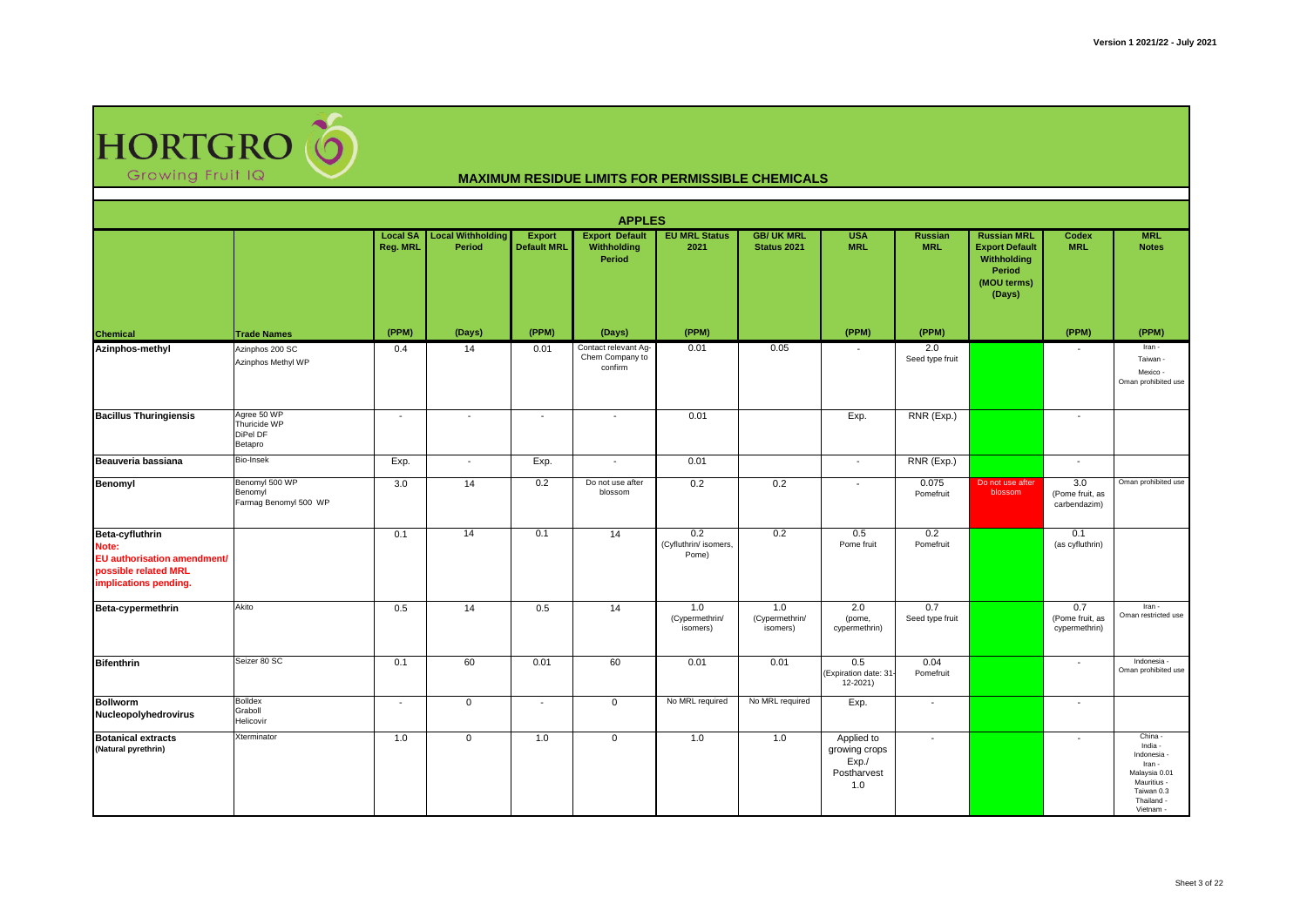

|                   |                                                                                                                                                                       |                                    |                                    |                                     | <b>APPLES</b>                                               |                                                                      |                                  |                          |                          |                                                                                               |                          |                                                                                                                                                                      |
|-------------------|-----------------------------------------------------------------------------------------------------------------------------------------------------------------------|------------------------------------|------------------------------------|-------------------------------------|-------------------------------------------------------------|----------------------------------------------------------------------|----------------------------------|--------------------------|--------------------------|-----------------------------------------------------------------------------------------------|--------------------------|----------------------------------------------------------------------------------------------------------------------------------------------------------------------|
|                   |                                                                                                                                                                       | <b>Local SA</b><br><b>Reg. MRL</b> | <b>Local Withholding</b><br>Period | <b>Export</b><br><b>Default MRL</b> | <b>Export Default</b><br>Withholding<br>Period              | <b>EU MRL Status</b><br>2021                                         | <b>GB/ UK MRL</b><br>Status 2021 | <b>USA</b><br><b>MRL</b> | Russian<br><b>MRL</b>    | <b>Russian MRL</b><br><b>Export Default</b><br>Withholding<br>Period<br>(MOU terms)<br>(Days) | Codex<br><b>MRL</b>      | <b>MRL</b><br><b>Notes</b>                                                                                                                                           |
| <b>Chemical</b>   | <b>Trade Names</b>                                                                                                                                                    | (PPM)                              | (Days)                             | (PPM)                               | (Days)                                                      | (PPM)                                                                |                                  | (PPM)                    | (PPM)                    |                                                                                               | (PPM)                    | (PPM)                                                                                                                                                                |
| <b>Bupirimate</b> | Nimrod <sup>®</sup><br>Notice 250 EC<br>Nobel 250 EC<br>Veto EW                                                                                                       | 0.5                                | 14                                 | 0.2                                 | 28<br>Max. 3 applications                                   | 0.2<br>(Unpublished Sante<br>12558/2019,<br>proposed new MRL<br>0.3) | 0.2                              | $\overline{\phantom{a}}$ | 0.1<br>Pomefruit         |                                                                                               | $\overline{\phantom{a}}$ | Canada (0.1)<br>China -<br>Hong Kong -<br>India -<br>Indonesia<br>Iran -<br>Malaysia (0.01)<br>Mauritius -<br>Mexico -<br>Saudi Arabia -<br>Singapore -<br>Vietnam - |
| <b>Bupirimate</b> | Veto Plus                                                                                                                                                             | 0.5                                | 14                                 | 0.01                                | Not to be used<br>after flowering                           | 0.2<br>(Unpublished Sante<br>12558/2019,<br>proposed new MRL<br>0.3) | 0.2                              | $\overline{\phantom{a}}$ | 0.1<br>Pomefruit         | Contact relevant Ag-<br>Chem company to<br>confirm                                            | $\overline{\phantom{a}}$ | Canada (0.1)<br>China -<br>Hong Kong -<br>India -<br>Indonesia -<br>Iran -<br>Malaysia (0.01)<br>Mauritius -<br>Mexico -<br>Singapore -<br>Vietnam -                 |
| Hexaconazole      |                                                                                                                                                                       | 0.1                                |                                    |                                     |                                                             | 0.01                                                                 | 0.01                             |                          | $\overline{\phantom{a}}$ |                                                                                               |                          |                                                                                                                                                                      |
| <b>Cadusafos</b>  | Rugby 10 ME<br>Rugby 10 G<br>Rugby<br>Hockey 100 EW<br>Soccer 100 EW                                                                                                  | ≤0.01                              | $\mathbf 0$                        | ≤ $0.01$                            | $\mathbf{0}$                                                | 0.01                                                                 | 0.01                             | $\overline{\phantom{a}}$ | $\overline{\phantom{a}}$ |                                                                                               | $\overline{\phantom{a}}$ | Oman restricted use                                                                                                                                                  |
| Captab/ Captan    | Captab WP<br>Captan 800 WG<br>Thor 500 WP<br>Captan Flo<br>Merpan<br>Sharda Captan 800 WG<br>Captan 800 WG<br>Farmag Captan 500 SC<br>MERPAN® 80 WDG<br>Captan 500 SC | 15.0                               | 14                                 | 10.0                                | 35                                                          | 10.0                                                                 | 10.0                             | 25.0                     | 3.0<br>Pomefruit         |                                                                                               | 15.0<br>(Pome fruit)     | Oman prohibited use<br>(Banned chemical -<br>Vietnam MARD -<br>Circular 3/2016/TT-<br>BNNPTNT)<br>15.0<br>(In accordance with<br>Codex Standards)                    |
| Carbaryl          | Sevin XLR Plus<br>Carbaryl 850 WP<br>Karbaspray 850 WP                                                                                                                | 2.5                                | $\overline{7}$                     | 0.01                                | 2 Applications no later<br>than 28 days after full<br>bloom | 0.01                                                                 | 0.01                             | 12.0<br>Pome fruit       | 0.05<br>Pomefruit        |                                                                                               | $\overline{\phantom{a}}$ | Oman prohibited use                                                                                                                                                  |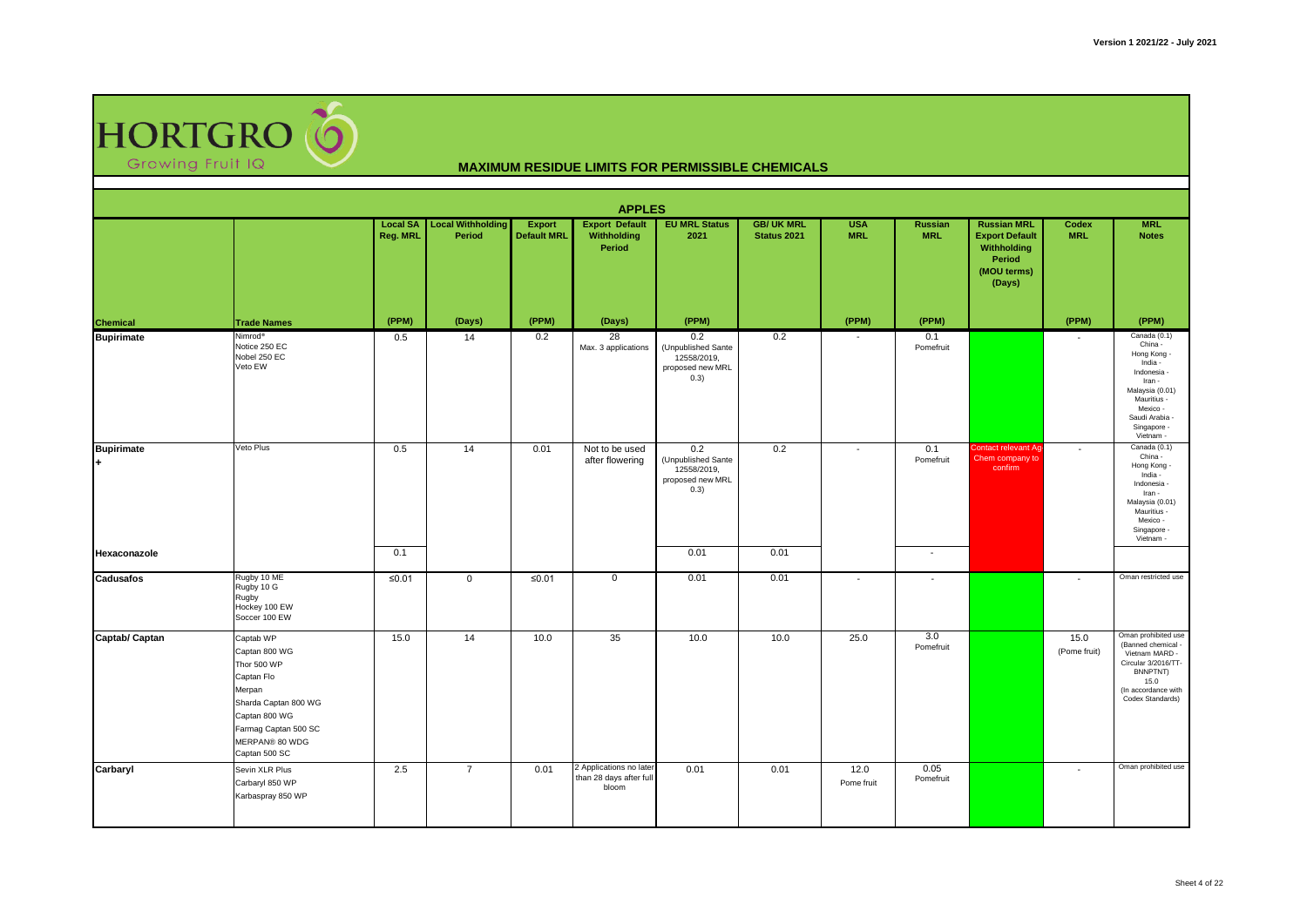| <b>HORTGRO O</b> |  |
|------------------|--|
| Growing Fruit IQ |  |

|                                                                 |                                                                                                                                                                    |                             |                                              |                                     | <b>APPLES</b>                                                      |                                                                  |                                 |                          |                              |                                                                                               |                          |                                                                                                                                                                                                 |
|-----------------------------------------------------------------|--------------------------------------------------------------------------------------------------------------------------------------------------------------------|-----------------------------|----------------------------------------------|-------------------------------------|--------------------------------------------------------------------|------------------------------------------------------------------|---------------------------------|--------------------------|------------------------------|-----------------------------------------------------------------------------------------------|--------------------------|-------------------------------------------------------------------------------------------------------------------------------------------------------------------------------------------------|
|                                                                 |                                                                                                                                                                    | <b>Local SA</b><br>Reg. MRL | <b>Local Withholding</b><br>Period           | <b>Export</b><br><b>Default MRL</b> | <b>Export Default</b><br>Withholding<br>Period                     | <b>EU MRL Status</b><br>2021                                     | <b>GB/UK MRL</b><br>Status 2021 | <b>USA</b><br><b>MRL</b> | <b>Russian</b><br><b>MRL</b> | <b>Russian MRL</b><br><b>Export Default</b><br>Withholding<br>Period<br>(MOU terms)<br>(Days) | Codex<br><b>MRL</b>      | <b>MRL</b><br><b>Notes</b>                                                                                                                                                                      |
| <b>Chemical</b>                                                 | <b>Trade Names</b>                                                                                                                                                 | (PPM)                       | (Days)                                       | (PPM)                               | (Days)                                                             | (PPM)                                                            |                                 | (PPM)                    | (PPM)                        |                                                                                               | (PPM)                    | (PPM)                                                                                                                                                                                           |
| Chlorantraniliprole                                             | Altacor<br>As part of Voliam Targo (see also<br>abamectin)                                                                                                         | 0.5                         | $\overline{14}$<br>Max. 3 applications<br>14 | 0.5                                 | 14<br>Max. 3<br>applications                                       | 0.5<br>(Unpublished Sante<br>12030/2020 proposed<br>new MRL 0.4) | 0.5                             | 1.2<br>Pome fruit        | 0.5<br>Pomefruit             |                                                                                               | 0.4<br>(Pome fruit)      | Canada 0.4<br>[India $0.4$ ]<br>[Indonesia 0.4]<br>[Iran $0.4$ ]<br>[Malaysia 0.4]<br>[Mauritius 0.4]<br>[Oman $0.4$ ]<br>Saudi Arabia 0.4<br>[Singapore 0.4]<br>[Thailand 0.4]<br>Vietnam 0.41 |
| Chlorfenapyr                                                    | Hunter 24 SC<br>Savage 360 SC<br>Saber 360 SC<br>Plumett<br>Sergeant                                                                                               | 0.5                         | 30                                           | 0.01                                | Single application not<br>later than the<br>beginning of flowering | 0.01                                                             | 0.01                            | 0.01                     | $\overline{\phantom{a}}$     |                                                                                               | $\overline{\phantom{a}}$ |                                                                                                                                                                                                 |
| <b>Chlorpyrifos</b>                                             | Lirifos 480 EC<br>Chlorifos<br>Chlorban 480 EC<br>Agropyrifos 480 EC<br>Pyrinex 480 EC<br>Klub M5 Chlorpyrifos<br>Pyrinex 250 CS<br>Chlorpyrifos 480 EC<br>Rochlop | 0.05                        | 40                                           | 0.01                                | <b>Dormant application</b><br>only, not later than<br>green tip    | 0.01                                                             | 0.01                            | 0.01                     | 0.5<br>Pomefruit             |                                                                                               | 1.0<br>(Pome fruit)      | Oman restricted use                                                                                                                                                                             |
| Codling moth granulosis virus MADEX                             | Carpovirusine<br>GraCyd                                                                                                                                            | $\overline{\phantom{a}}$    | 5                                            | $\overline{\phantom{0}}$            | 5                                                                  | Exp.                                                             |                                 | Exp.                     | $\overline{\phantom{0}}$     |                                                                                               | $\overline{\phantom{0}}$ |                                                                                                                                                                                                 |
| <b>Codling moth and Oriental</b><br>fruit moth granulosis virus | Madex Twin<br>Madex Dual                                                                                                                                           | $\overline{\phantom{a}}$    | $\sim$                                       | $\overline{\phantom{a}}$            | $\overline{\phantom{a}}$                                           | $\overline{\phantom{a}}$                                         |                                 | $\overline{\phantom{a}}$ | $\overline{\phantom{a}}$     |                                                                                               | $\overline{\phantom{a}}$ |                                                                                                                                                                                                 |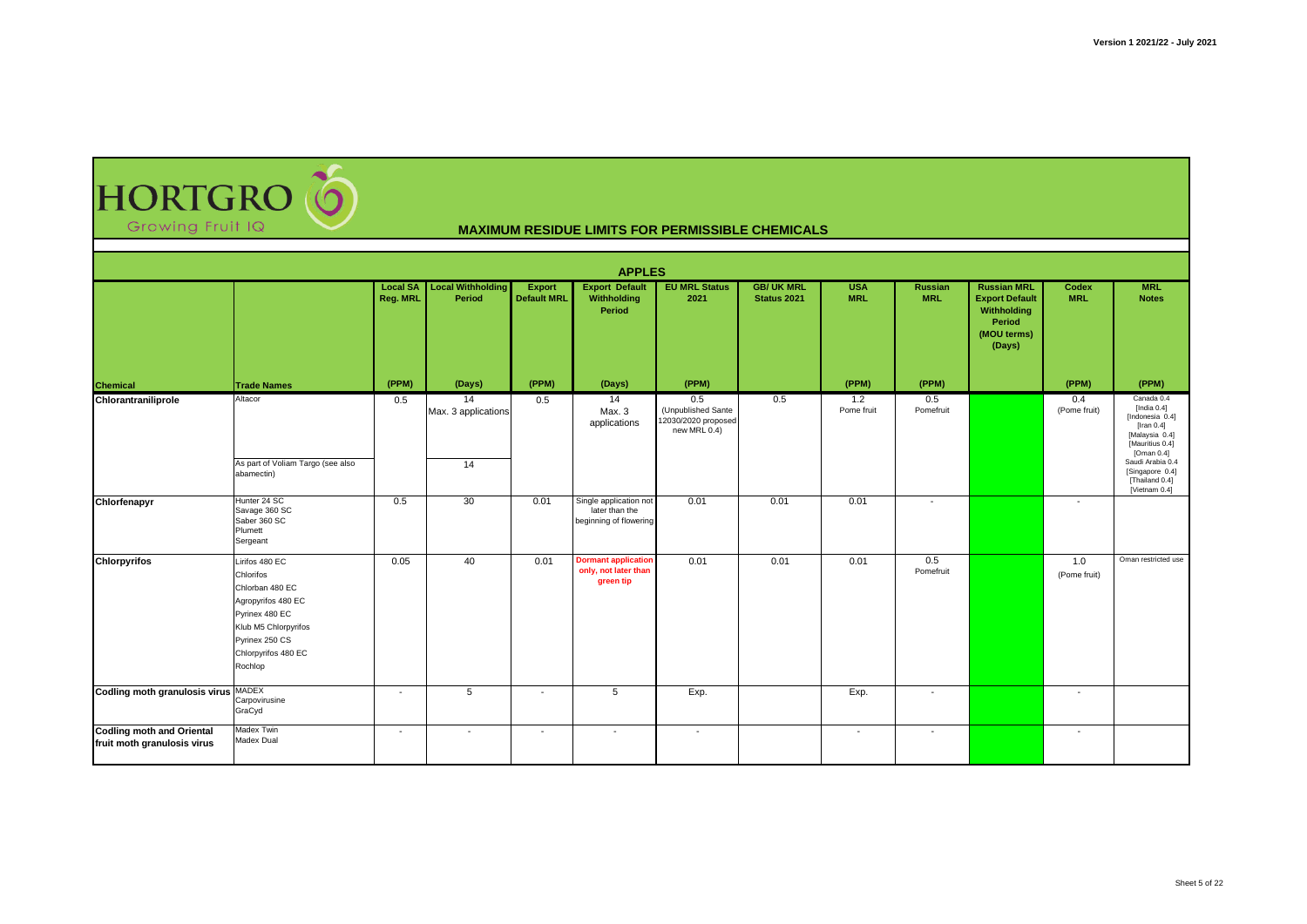HORTGRO

|                                                                                    |                                                                                                                                                                                                                                                                          |                 |                                             |                                     | <b>APPLES</b>                                  |                              |                                 |                          |                          |                                                                                               |                          |                                                                                   |
|------------------------------------------------------------------------------------|--------------------------------------------------------------------------------------------------------------------------------------------------------------------------------------------------------------------------------------------------------------------------|-----------------|---------------------------------------------|-------------------------------------|------------------------------------------------|------------------------------|---------------------------------|--------------------------|--------------------------|-----------------------------------------------------------------------------------------------|--------------------------|-----------------------------------------------------------------------------------|
|                                                                                    |                                                                                                                                                                                                                                                                          | <b>Reg. MRL</b> | <b>Local SA</b> Local Withholding<br>Period | <b>Export</b><br><b>Default MRL</b> | <b>Export Default</b><br>Withholding<br>Period | <b>EU MRL Status</b><br>2021 | <b>GB/UK MRL</b><br>Status 2021 | <b>USA</b><br><b>MRL</b> | Russian<br><b>MRL</b>    | <b>Russian MRL</b><br><b>Export Default</b><br>Withholding<br>Period<br>(MOU terms)<br>(Days) | Codex<br><b>MRL</b>      | <b>MRL</b><br><b>Notes</b>                                                        |
| <b>Chemical</b>                                                                    | <b>Trade Names</b>                                                                                                                                                                                                                                                       | (PPM)           | (Days)                                      | (PPM)                               | (Days)                                         | (PPM)                        |                                 | (PPM)                    | (PPM)                    |                                                                                               | (PPM)                    | (PPM)                                                                             |
| Copper (Cu) Oxychloride<br>and other Cu salts including<br><b>Cupric hydroxide</b> | Fungi Flow<br>Copper Oxychloride 850 WP<br>Farmag Copper Oxychloride<br>Farmag Cu Super<br>Coprox WP<br>Coprox Super<br>Copper-Flow-Plus<br>Copper Count-N<br>Liquicop<br>Demildex<br>Copstar 120 SC<br>Royal Blue<br>Copmaxx<br>Cupra Super<br>Copper Oxychloride Super | 20.0            | 14                                          | 5.0                                 | Not later than<br>Greentip                     | 5.0                          | 5.0                             | Exp.                     | 5.0<br>Pomefruit         |                                                                                               | $\overline{\phantom{a}}$ | China -<br>Hong Kong -<br>Indonesia -<br>Malaysia Exp.<br>Taiwan Exp.             |
| Cyanamide                                                                          | Dormex<br>Deurbraak<br>Bloomer<br>Dorcy<br>Cyan<br>Cymex<br>Alert 520 SL<br>Liberate                                                                                                                                                                                     | 0.05            | Dormant application                         | 0.01                                | Dormant application<br>only                    | 0.01                         | 0.01                            | $\overline{\phantom{a}}$ | $\overline{\phantom{a}}$ |                                                                                               | $\overline{\phantom{a}}$ |                                                                                   |
| Cyantraniliprole                                                                   | Exirel 100 SE                                                                                                                                                                                                                                                            | 0.5             | $\overline{7}$                              | 0.5                                 | $\overline{7}$                                 | 0.8                          | 0.8                             | 1.5                      | $\overline{\phantom{a}}$ |                                                                                               | 0.8<br>Pome fruit        | Hong Kong -<br>Taiwan -                                                           |
| Cyhexatin<br>(Do not exceed 1 liter Acarstin Flo<br>600 SC (600g a.i) / ha)        | Acarstin Flo                                                                                                                                                                                                                                                             | 2.0             | 3                                           | 0.2                                 | 35<br>Only one application<br>per season       | 0.2                          | 0.2                             | $\overline{\phantom{a}}$ | 0.2<br>Apples and pears  |                                                                                               | 0.2                      | Canada (0.1)<br>Iran Banned<br>Oman prohibited use<br>Taiwan<br>prohibited - 0.00 |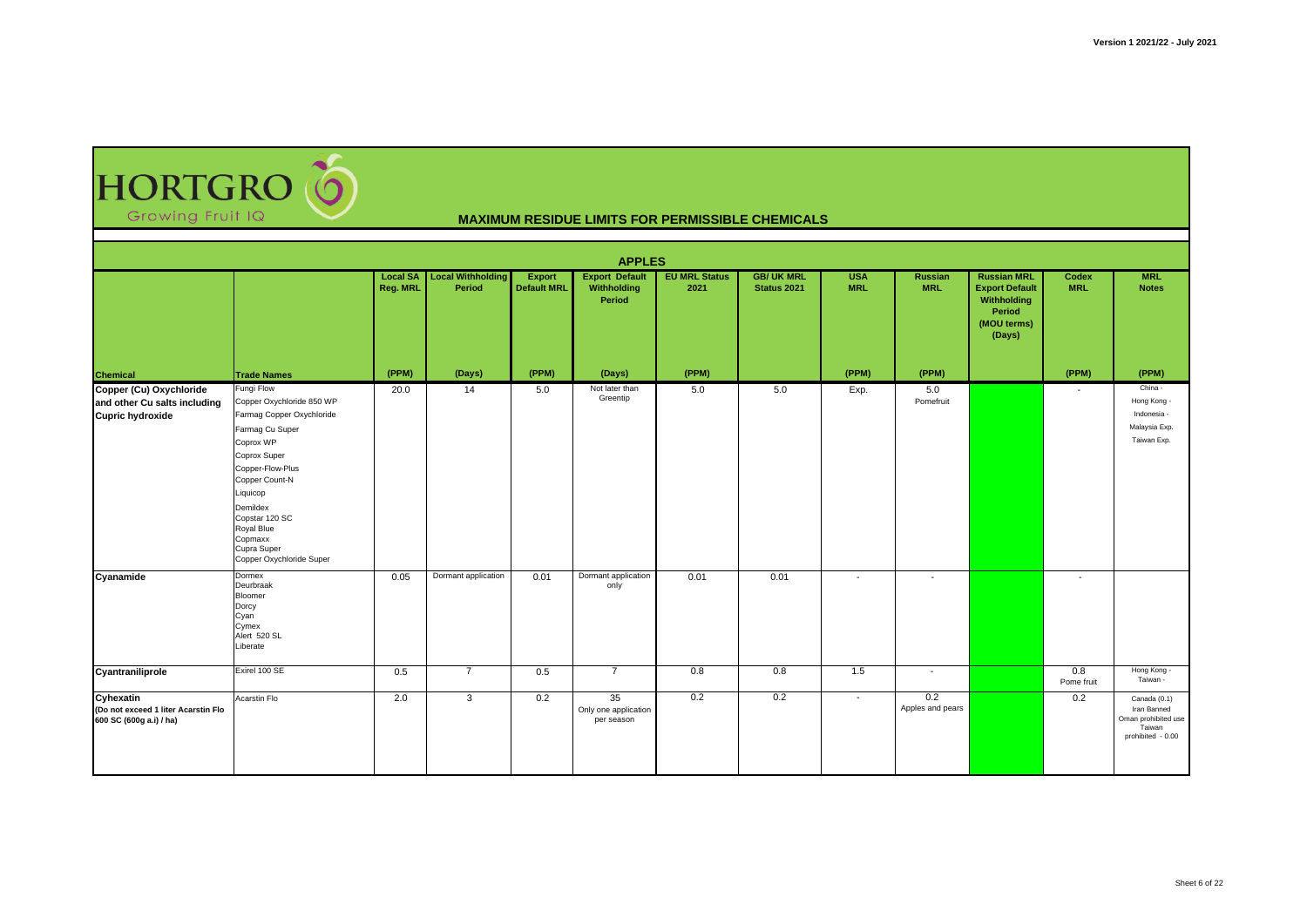

|                                               |                                                                                                                                                                                            |                                    |                                    |                                     | <b>APPLES</b>                                                                      |                              |                                         |                          |                                    |                                                                                               |                          |                                     |
|-----------------------------------------------|--------------------------------------------------------------------------------------------------------------------------------------------------------------------------------------------|------------------------------------|------------------------------------|-------------------------------------|------------------------------------------------------------------------------------|------------------------------|-----------------------------------------|--------------------------|------------------------------------|-----------------------------------------------------------------------------------------------|--------------------------|-------------------------------------|
|                                               |                                                                                                                                                                                            | <b>Local SA</b><br><b>Reg. MRL</b> | <b>Local Withholding</b><br>Period | <b>Export</b><br><b>Default MRL</b> | <b>Export Default</b><br>Withholding<br>Period                                     | <b>EU MRL Status</b><br>2021 | <b>GB/ UK MRL</b><br><b>Status 2021</b> | <b>USA</b><br><b>MRL</b> | <b>Russian</b><br><b>MRL</b>       | <b>Russian MRL</b><br><b>Export Default</b><br>Withholding<br>Period<br>(MOU terms)<br>(Days) | Codex<br><b>MRL</b>      | <b>MRL</b><br><b>Notes</b>          |
| <b>Chemical</b>                               | <b>Trade Names</b>                                                                                                                                                                         | (PPM)                              | (Days)                             | (PPM)                               | (Days)                                                                             | (PPM)                        |                                         | (PPM)                    | (PPM)                              |                                                                                               | (PPM)                    | (PPM)                               |
| Cypermethrin                                  | Cyperin<br>Cypermethrin 200 EC<br>Polytrin 200 EC<br>Avi-Sipermetrin EC<br>Kemprin 200 EC<br><b>Bitrad Cypermethrin</b><br>Farmag Cypermethrin<br>Sipermetrien<br>Cymet<br>Cypermethrin EC | 0.5                                | 14                                 | 0.5                                 | 14                                                                                 | 1.0                          | 1.0                                     | 2.0<br>Pome fruit        | 0.7<br>Seed type fruit             |                                                                                               | 0.7<br>Pome fruit        | Oman restricted use                 |
| Cyprodinil                                    | Chorus<br>Mirano 50 WG<br>Choir 500 WDG<br>Chant 500 WDG                                                                                                                                   | 0.1                                | 74                                 | 0.1                                 | 74<br>Not later than full<br>blossom<br>Max. 4 applications                        | 2.0                          | 2.0                                     | 1.7<br>Pome fruit        | 1.0<br>Pomefruit                   |                                                                                               | 2.0<br>Pome fruit        | Indonesia 0.05<br>Saudi Arabia 0.05 |
| <b>Deltamethrin</b>                           | Decis Forte<br>Delta-Thrin 25 EC<br>Celtis 25 EC<br>Delmet 250 EC<br>Servus 25 EC<br>Deltamethrin 25 EC                                                                                    | 0.1                                | EC-7 SC-14                         | 0.1                                 | EC-7 SC-14                                                                         | 0.2                          | 0.2                                     | 0.2<br>Pome fruit        | 0.2<br>Seed type fruit             |                                                                                               | 0.2                      | Mexico -                            |
| <b>Dichlorvos</b>                             | Devipan 100 EC                                                                                                                                                                             | 0.1                                | $\overline{7}$                     | 0.01                                | 14                                                                                 | 0.01                         | 0.01                                    | $\overline{\phantom{a}}$ | 0.05<br>Pomefruit/ Seeded<br>fruit |                                                                                               | $\blacksquare$           | Oman prohibited use                 |
| Didecyldimethylammoniumchl Sporekill<br>oride | Quattro-Kill<br>Terminator<br>Spore-Attack                                                                                                                                                 | 20.0                               | $\mathsf 0$                        | 0.1                                 | Do not use on export<br>fruit<br>Contact relevant<br>Ag-Chem company to<br>confirm | 0.1                          | 0.1                                     | $\overline{\phantom{a}}$ | $\overline{\phantom{a}}$           |                                                                                               | $\overline{\phantom{a}}$ | Saudi Arabia -                      |
| Difenoconazole                                | Score<br>Defender 250 EC<br>Divino 250 EC<br>Farmag Difenoconazole 250 EC<br>Scope 250 EC<br>D-Zole EC                                                                                     | 0.2                                | 14<br>21                           | 0.2                                 | 14<br>21                                                                           | 0.8                          | 0.8                                     | 5.0<br>Pome fruit        | 1.0<br>Seed type fruit             |                                                                                               | 4.0<br>(Pome fruit)      | India 0.01<br>Canada (0.1)          |
| Diphenylamine                                 | Shield Liquid DPA<br>No scald DPA<br>Ecofog 100                                                                                                                                            | 10.0                               | PHT                                | 0.05                                | Not for use on fruit<br>for EU                                                     | 0.05                         | 0.05                                    | 10.0                     | 10.0                               |                                                                                               | 10.0                     |                                     |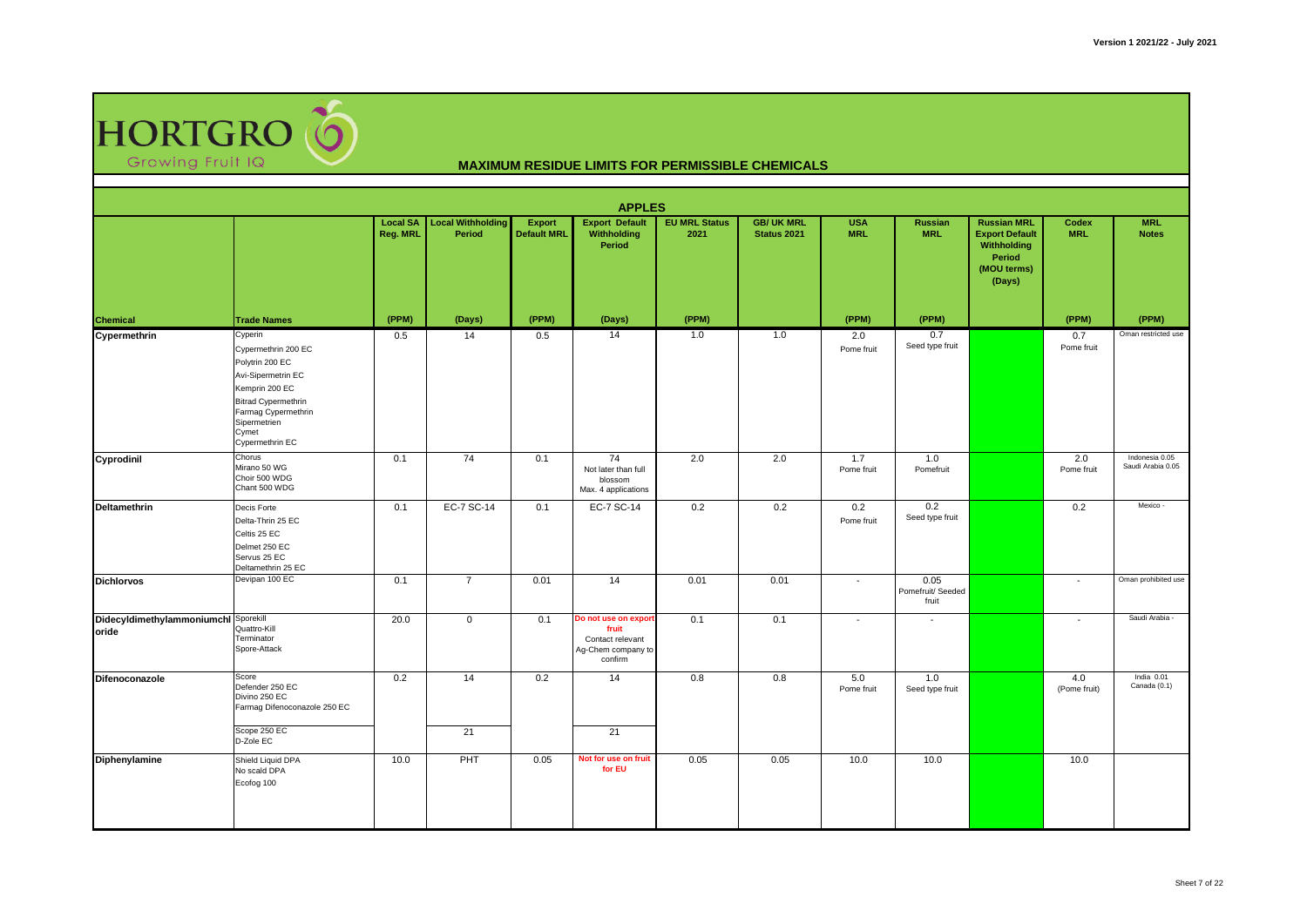HORTGRO

|                                                                      |                                                                                                     |                                    |                                    |                              | <b>APPLES</b>                                             |                              |                                 |                          |                              |                                                                                               |                          |                                                                                                                                                                      |
|----------------------------------------------------------------------|-----------------------------------------------------------------------------------------------------|------------------------------------|------------------------------------|------------------------------|-----------------------------------------------------------|------------------------------|---------------------------------|--------------------------|------------------------------|-----------------------------------------------------------------------------------------------|--------------------------|----------------------------------------------------------------------------------------------------------------------------------------------------------------------|
|                                                                      |                                                                                                     | <b>Local SA</b><br><b>Reg. MRL</b> | <b>Local Withholding</b><br>Period | Export<br><b>Default MRL</b> | <b>Export Default</b><br>Withholding<br>Period            | <b>EU MRL Status</b><br>2021 | <b>GB/UK MRL</b><br>Status 2021 | <b>USA</b><br><b>MRL</b> | <b>Russian</b><br><b>MRL</b> | <b>Russian MRL</b><br><b>Export Default</b><br>Withholding<br>Period<br>(MOU terms)<br>(Days) | Codex<br><b>MRL</b>      | <b>MRL</b><br><b>Notes</b>                                                                                                                                           |
| <b>Chemical</b>                                                      | <b>Trade Names</b>                                                                                  | (PPM)                              | (Days)                             | (PPM)                        | (Days)                                                    | (PPM)                        |                                 | (PPM)                    | (PPM)                        |                                                                                               | (PPM)                    | (PPM)                                                                                                                                                                |
| <b>Dithianon</b>                                                     | Delan<br>Sense 660 WDG<br>Nugget 660 WDG<br>Maccani<br>Alaris WG<br>Detect 400 SC<br>Inspect 400 SC | 2.0                                | 21                                 | 2.0                          | 21<br>28                                                  | 3.0                          | 3.0                             | 5.0<br>Pome fruit        | 5.0<br>Seed type fruit       |                                                                                               | 1.0<br>Pome fruit        | India 0.1<br>[Indonesia 1.0]<br>[Iran 1.0]<br>[Malaysia 1.0]<br>[Mauritius 1.0]<br>[Oman 1.0]<br>[Singapore 1.0]<br>[Thailand 1.0]<br>Switzerland 0.3<br>Vietnam 1.0 |
| <b>Dithianon</b><br>l+                                               | Combine 160 WDG<br>Combo 160 WDG                                                                    | 2.0                                | 21                                 | 2.0                          | 21                                                        | 3.0                          | 3.0                             | 5.0<br>Pome fruit        | 5.0<br>Seed type fruit       |                                                                                               | 1.0<br>Pome fruit        | India 0.1<br>[Indonesia 1.0]<br>[Iran 1.0]<br>[Malaysia 1.0]<br>[Mauritius 1.0]<br>[Oman 1.0]<br>[Singapore 1.0]<br>[Thailand 1.0]<br>Switzerland 0.3<br>Vietnam 1.0 |
| Trifloxystrobin                                                      |                                                                                                     | 0.1                                |                                    | 0.1                          |                                                           | 0.7                          | 0.7                             | 0.5<br>Pome fruit        | 0.5<br>Seed type fruit       |                                                                                               | 0.7<br>Pome fruit        |                                                                                                                                                                      |
| <b>Dodine</b>                                                        | Antagon<br>Syllit                                                                                   | 1.0                                | 14                                 | 0.9                          | 14<br>Max. 3 applications<br>60 days for export<br>market | 0.9                          | 0.9                             | 5.0                      | 5.0<br>Seed type fruit       |                                                                                               | 5.0<br>Pome fruit        |                                                                                                                                                                      |
| <b>Emamectin benzoate</b>                                            | Promec 20 EW (in combination with<br>Clarity)                                                       | 0.01                               | 28                                 | 0.01                         | 28                                                        | 0.02                         | 0.02                            | 0.025<br>Pome fruit      | 0.05<br>Seed type fruit      |                                                                                               | 0.02<br>Pome fruit       |                                                                                                                                                                      |
|                                                                      | Vitex 50 (In combination with Clarity)<br>Proclaim (in combination with Insegar)<br>Emma            |                                    | 21                                 |                              |                                                           |                              |                                 |                          |                              |                                                                                               |                          |                                                                                                                                                                      |
| Entomopathogenic<br>nematodes for weevil and<br>codling moth control | Warlock 19.2 EC<br>Cryptonem                                                                        | $\overline{\phantom{a}}$           | 14<br>$\mathbf 0$                  | $\overline{\phantom{a}}$     | 14<br>$\mathbf 0$                                         | $\overline{\phantom{a}}$     |                                 | $\overline{\phantom{a}}$ | $\sim$                       |                                                                                               | $\overline{\phantom{a}}$ |                                                                                                                                                                      |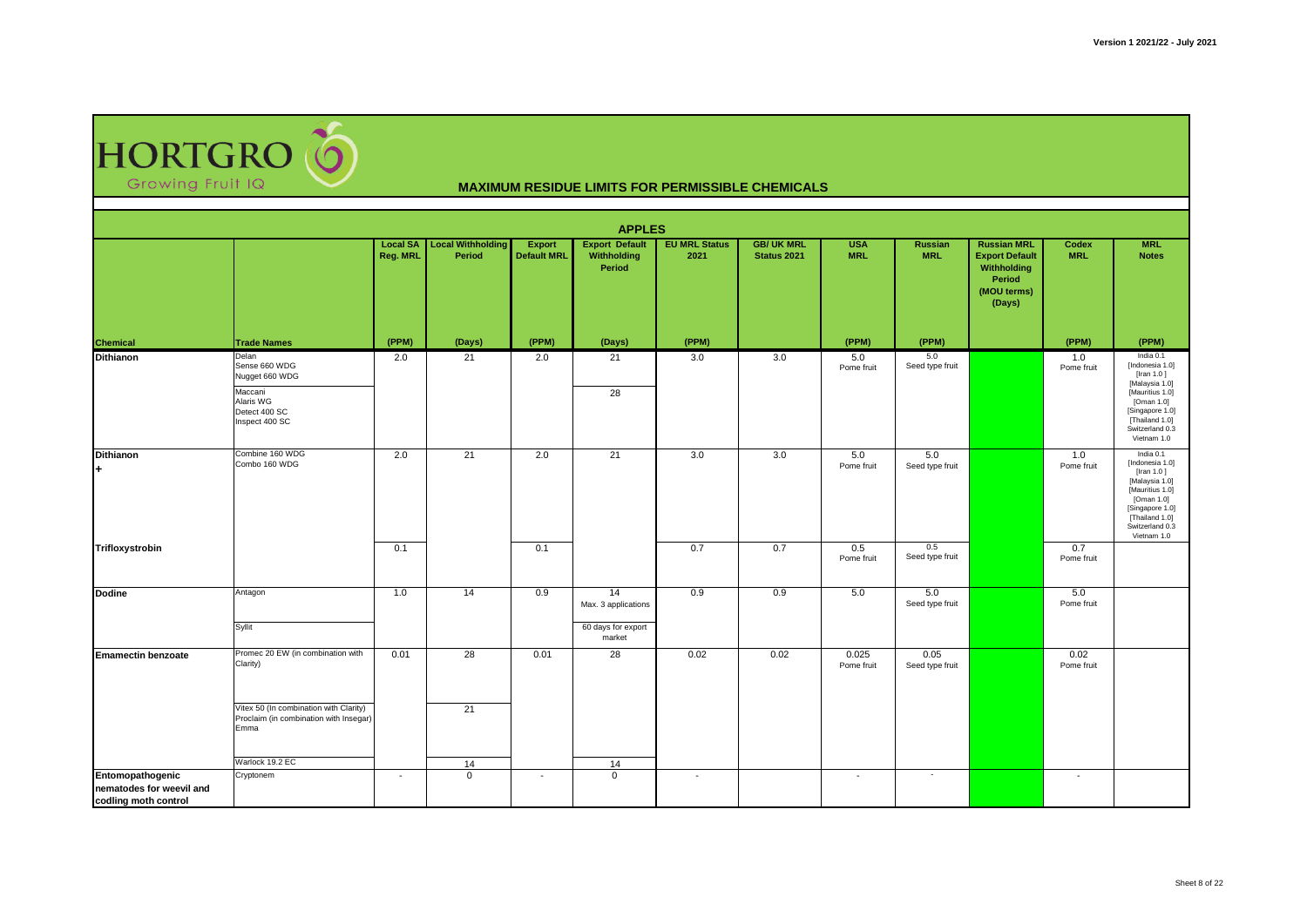

|                    |                                                  |                                    |                                    |                              | <b>APPLES</b>                                            |                                                                   |                                  |                          |                        |                                                                                               |                          |                                                                                                                                                                          |
|--------------------|--------------------------------------------------|------------------------------------|------------------------------------|------------------------------|----------------------------------------------------------|-------------------------------------------------------------------|----------------------------------|--------------------------|------------------------|-----------------------------------------------------------------------------------------------|--------------------------|--------------------------------------------------------------------------------------------------------------------------------------------------------------------------|
|                    |                                                  | <b>Local SA</b><br><b>Reg. MRL</b> | <b>Local Withholding</b><br>Period | Export<br><b>Default MRL</b> | <b>Export Default</b><br>Withholding<br>Period           | <b>EU MRL Status</b><br>2021                                      | <b>GB/ UK MRL</b><br>Status 2021 | <b>USA</b><br><b>MRL</b> | Russian<br><b>MRL</b>  | <b>Russian MRL</b><br><b>Export Default</b><br>Withholding<br>Period<br>(MOU terms)<br>(Days) | Codex<br><b>MRL</b>      | <b>MRL</b><br><b>Notes</b>                                                                                                                                               |
| <b>Chemical</b>    | <b>Trade Names</b>                               | (PPM)                              | (Days)                             | (PPM)                        | (Days)                                                   | (PPM)                                                             |                                  | (PPM)                    | (PPM)                  |                                                                                               | (PPM)                    | (PPM)                                                                                                                                                                    |
| Esfenvalerate      | Sumi-Alpha 200 EC<br>Sumi-Alpha 200 EW           | 0.5                                | 14                                 | 0.1                          | 42                                                       | 0.1                                                               | 0.1                              | 1.0                      | 0.1<br>Pomefruit       |                                                                                               |                          | India -<br>Indonesia -<br>Malaysia (0.01)<br>Mauritius -<br>Saudi Arabia -<br>Singapore -<br>Thailand -<br>Vietnam -                                                     |
| Etoxazole          | Smite                                            | 0.2                                | 42<br>Single application only      | 0.07                         | 65<br>Single application<br>only                         | 0.07                                                              | 0.07                             | 0.2<br>Pome fruit        | $\sim$                 |                                                                                               | 0.07<br>Pome fruit       |                                                                                                                                                                          |
| Fenazaquin         | Pride 200 SC<br>Vanity 200 SC<br>Superior 200 SC | 0.05                               | 30                                 | 0.05                         | 30<br>Single application<br>only                         | 0.1<br>(Unpublished Sante<br>10706/2020 proposed<br>new MRL 0.15) | 0.1                              | 0.6<br>Pome fruit        | 0.2<br>Pomefruit       |                                                                                               | $\overline{\phantom{a}}$ | China -<br>Hong Kong -<br>India -<br>Indonesia -<br>Malaysia (0.01)<br>Mauritius -<br>Mexico -<br>Singapore -<br>Vietnam -                                               |
| Fenbuconazole      | Indar 50 EW                                      | 0.1                                | 14                                 | 0.1                          | 14<br>Max. 4 applications                                | 0.5                                                               | 0.5                              | 0.4                      | 0.1<br>Seed type fruit |                                                                                               | 0.5<br>Pome fruit        |                                                                                                                                                                          |
| Fenoxycarb         | Insegar                                          | 1.0                                | 21                                 | 0.7                          | 21<br>1st or 2nd generation<br>Max. 4 applications       | 0.7                                                               | 0.7                              | $\blacksquare$           | 1.0<br>Seed type fruit | ontact relevant A<br>Chem company to<br>confirm                                               | $\overline{\phantom{a}}$ | Canada (0.1)<br>China -<br>Hong Kong -<br>India -<br>Indonesia -<br>Iran -<br>Malaysia (0.01)<br>Mauritius -<br>Mexico -<br>Saudi Arabia -<br>Singapore -<br>Taiwan 0.01 |
| Fenpyroximate      | Lesson 50 EC                                     | 0.2                                | 30                                 | 0.2                          | 30<br>Contact relevant Ag-<br>Chem company to<br>confirm | 0.3                                                               | 0.3                              | 0.3<br>Pome fruit        | 0.3<br>Pome fruit      |                                                                                               | 0.2                      |                                                                                                                                                                          |
| <b>Fludioxonil</b> | Scholar<br>Teacher 230 SC<br>Target 200 WDG      | 5.0                                | $\overline{1}$                     | 5.0                          | $\overline{1}$                                           | 5.0                                                               | 5.0                              | 5.0<br>Pome fruit        | 5.0<br>Seed type fruit |                                                                                               | 5.0<br>Pome fruit        |                                                                                                                                                                          |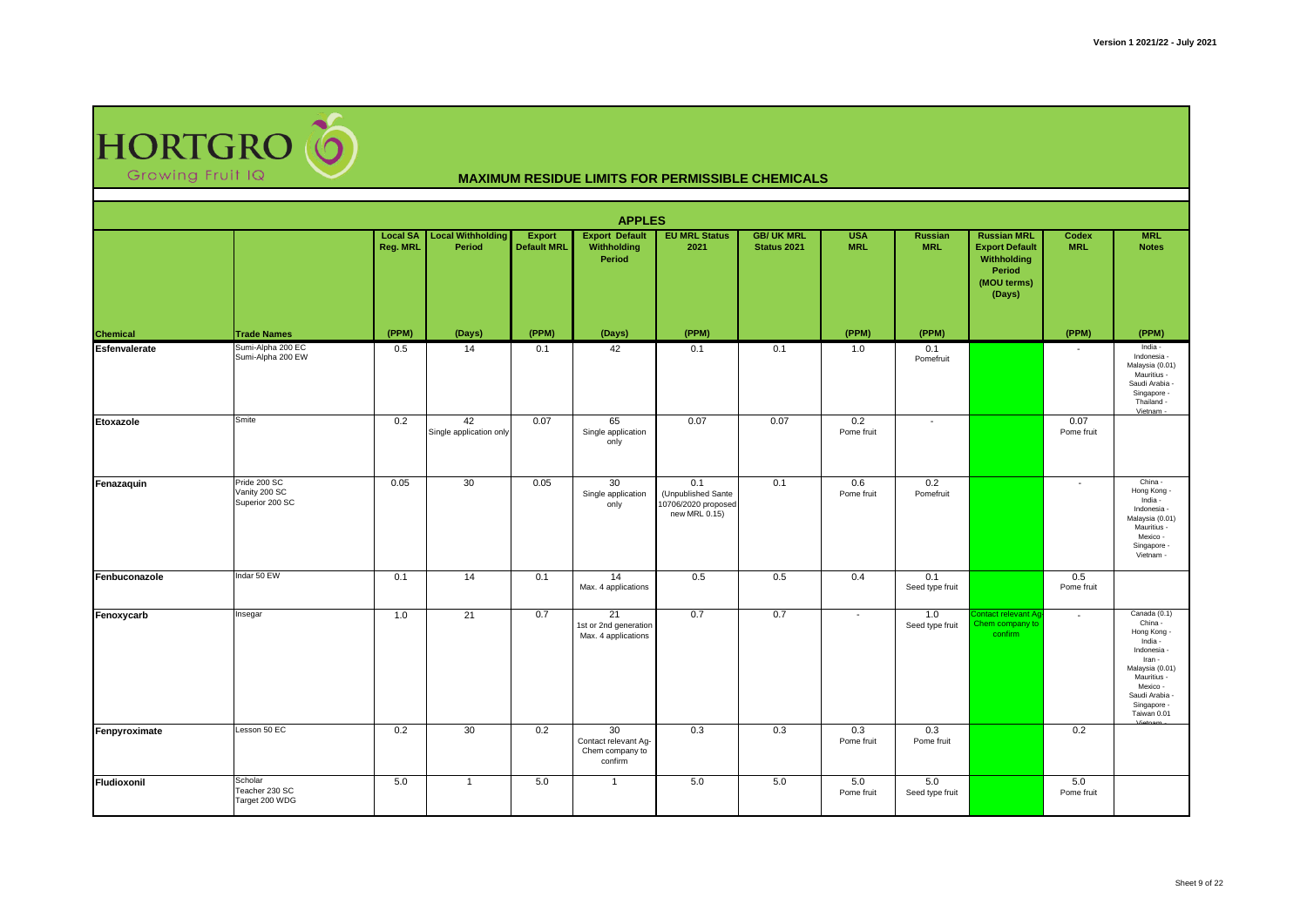HORTGRO

|                 |                                                                                    |                                    |                                    |                              | <b>APPLES</b>                                      |                                                                              |                                 |                          |                          |                                                                                               |                          |                                                                                                                                                                                                                                    |
|-----------------|------------------------------------------------------------------------------------|------------------------------------|------------------------------------|------------------------------|----------------------------------------------------|------------------------------------------------------------------------------|---------------------------------|--------------------------|--------------------------|-----------------------------------------------------------------------------------------------|--------------------------|------------------------------------------------------------------------------------------------------------------------------------------------------------------------------------------------------------------------------------|
|                 |                                                                                    | <b>Local SA</b><br><b>Reg. MRL</b> | <b>Local Withholding</b><br>Period | Export<br><b>Default MRL</b> | <b>Export Default</b><br>Withholding<br>Period     | <b>EU MRL Status</b><br>2021                                                 | <b>GB/UK MRL</b><br>Status 2021 | <b>USA</b><br><b>MRL</b> | Russian<br><b>MRL</b>    | <b>Russian MRL</b><br><b>Export Default</b><br>Withholding<br>Period<br>(MOU terms)<br>(Days) | Codex<br><b>MRL</b>      | <b>MRL</b><br><b>Notes</b>                                                                                                                                                                                                         |
| <b>Chemical</b> | <b>Trade Names</b>                                                                 | (PPM)                              | (Days)                             | (PPM)                        | (Days)                                             | (PPM)                                                                        |                                 | (PPM)                    | (PPM)                    |                                                                                               | (PPM)                    | (PPM)                                                                                                                                                                                                                              |
| Flufenoxuron    | Pitch 100 DC<br>Torrent 100 DC                                                     | 0.05                               | 75                                 | 0.01                         | Contact relevant Ag-<br>Chem company to<br>confirm | 0.01                                                                         | 0.5                             | 0.5<br>Import tolerance  | $\overline{\phantom{a}}$ |                                                                                               |                          | China -<br>India -<br>Indonesia -<br>Iran -<br>Malaysia (0.01)<br>Mauritius -<br>Mexico -<br>Singapore -<br>Taiwan -<br>Vietnam -                                                                                                  |
| Fluopyram       | Luna Experience                                                                    | 0.6                                | 28                                 | 0.6                          | 28<br>Max.3 applications                           | 0.6<br>EU MRL 0.8 from<br>06/11/2021 EU<br>Commission<br>Regulation 2021/618 | 0.6                             | 0.8                      | 0.5                      |                                                                                               | 0.5<br>(Pome fruit)      | China 0.5<br>Hong Kong -<br>[India 0.5]<br>[Indonesia 0.5]<br>[Iran $0.5$ ]<br>[Malaysia 0.5]<br>[Mauritius 0.5]<br>Mexico 0.3<br>[Oman 0.5]<br>Saudi Arabia 0.5<br>[Singapore 0.5]<br>Taiwan 0.5<br>[Thailand 0.5]<br>Uniform 0.5 |
| Tebuconazole    |                                                                                    | 0.3                                |                                    | 0.3                          |                                                    | 0.3                                                                          | 0.3                             | 1.0<br>Pome fruit        |                          |                                                                                               | 1.0                      | Canada 0.1<br>Mexico 0.05                                                                                                                                                                                                          |
| Flusilazole     | Flusilazole 100 EC<br>Intensive 100 EW<br>Manage 100 EW<br>Flustar WG<br>Galactica | 0.1                                | 14<br>21                           | 0.01                         | 42<br>Max. 4 applications                          | 0.01                                                                         | 0.01                            | $\overline{\phantom{a}}$ | 0.3<br>Seed type fruit   |                                                                                               | 0.3<br>Pome fruit        |                                                                                                                                                                                                                                    |
| Fluxapyroxad    | Sercadis (Refer to label for<br>compulsary mixing partner)                         | 0.05                               | 56                                 | 0.05                         | 56                                                 | 0.9                                                                          | 0.9                             | 0.8                      | $\overline{\phantom{a}}$ |                                                                                               | 0.9<br>Pome fruit        | Hong Kong -                                                                                                                                                                                                                        |
| Formetanate     | Dicarzol                                                                           | 0.05                               | 100                                | 0.01                         | Not after blossom                                  | 0.01                                                                         | 0.01                            | $\overline{\phantom{a}}$ | $\overline{\phantom{a}}$ |                                                                                               | $\overline{\phantom{a}}$ |                                                                                                                                                                                                                                    |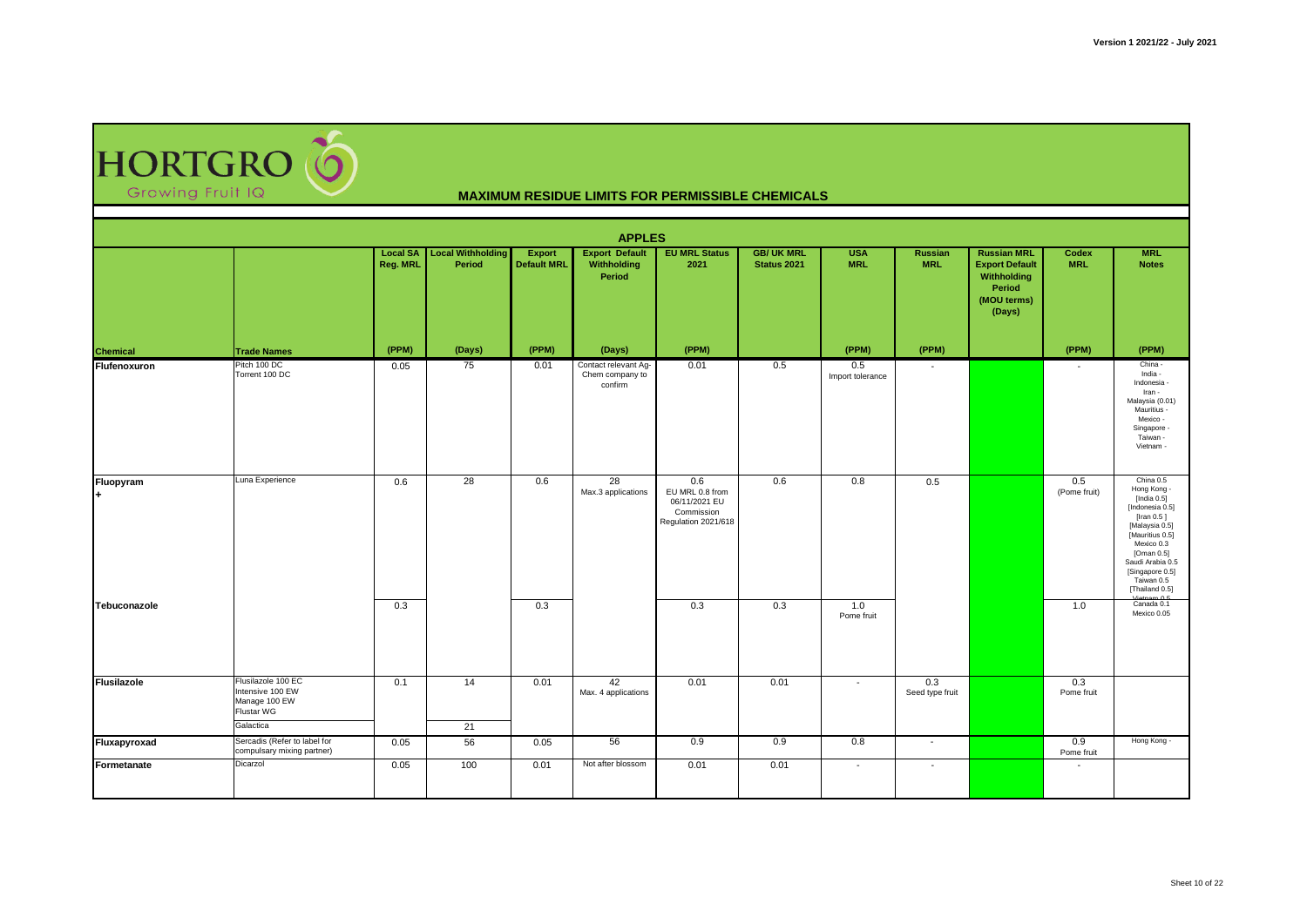| <b>Growing Fruit IQ</b> | HORTGRO O                      |                             |                                               |                                     |                                                  |                                                                               | <b>MAXIMUM RESIDUE LIMITS FOR PERMISSIBLE CHEMICALS</b>                                                                    |                          |                              |                                                                                               |                                        |                                                                                                                                                                                                      |  |  |
|-------------------------|--------------------------------|-----------------------------|-----------------------------------------------|-------------------------------------|--------------------------------------------------|-------------------------------------------------------------------------------|----------------------------------------------------------------------------------------------------------------------------|--------------------------|------------------------------|-----------------------------------------------------------------------------------------------|----------------------------------------|------------------------------------------------------------------------------------------------------------------------------------------------------------------------------------------------------|--|--|
| <b>APPLES</b>           |                                |                             |                                               |                                     |                                                  |                                                                               |                                                                                                                            |                          |                              |                                                                                               |                                        |                                                                                                                                                                                                      |  |  |
|                         |                                | <b>Local SA</b><br>Reg. MRL | <b>Local Withholding</b><br>Period            | <b>Export</b><br><b>Default MRL</b> | <b>Export Default</b><br>Withholding<br>Period   | <b>EU MRL Status</b><br>2021                                                  | <b>GB/ UK MRL</b><br>Status 2021                                                                                           | <b>USA</b><br><b>MRL</b> | <b>Russian</b><br><b>MRL</b> | <b>Russian MRL</b><br><b>Export Default</b><br>Withholding<br>Period<br>(MOU terms)<br>(Days) | Codex<br><b>MRL</b>                    | <b>MRL</b><br><b>Notes</b>                                                                                                                                                                           |  |  |
| <b>Chemical</b>         | <b>Trade Names</b>             | (PPM)                       | (Days)                                        | (PPM)                               | (Days)                                           | (PPM)                                                                         |                                                                                                                            | (PPM)                    | (PPM)                        |                                                                                               | (PPM)                                  | (PPM)                                                                                                                                                                                                |  |  |
| Furfural                | <b>Crop Guard</b>              | 0.1                         | $\mathbf 0$                                   | 0.1                                 | $\overline{0}$                                   | 1.0                                                                           | 1.0                                                                                                                        | $\overline{\phantom{a}}$ | $\overline{\phantom{a}}$     |                                                                                               | $\overline{a}$                         | China -<br>Hong Kong -<br>India -<br>Indonesia<br>Iran -<br>Malaysia (0.01<br>Mauritius -<br>Mexico -<br>Oman -<br>Saudi Arabia<br>Singapore -<br>Switzerland<br>Taiwan -<br>Thailand -<br>Vietnam - |  |  |
| Gamma-cyhalothrin       | Vantex 60 CS                   | 0.2                         | 14                                            | 0.08                                | Contact relevant<br>Agchem company<br>to confirm | 0.08<br>Lambda-cyhalothrin<br>(includes gamma-<br>cyhalothrin) (sum of<br>(F) | 0.08<br>Lambda-cyhalothrin<br>(includes gamma-<br>cyhalothrin) (sum of<br>R,S and S,R isomers) R,S and S,R isomers)<br>(F) | 0.3                      | 0.1<br>Pomefruit             | Contact relevant<br>Agchem company<br>to confirm                                              | 0.2<br>(Pome fruit, as<br>cyhalothrin) | Oman restricted use                                                                                                                                                                                  |  |  |
| Gibberellins            | Requlex 10 SG<br>Novagib 10 SL | 0.05                        | Not later than 3<br>weeks after full<br>bloom | 0.05                                | Not later than 3<br>weeks after full<br>bloom    | No MRL required                                                               | No MRL required                                                                                                            | Exp.                     | RNR (Exp.)                   |                                                                                               |                                        | China -<br>Hong Kong -<br>India -<br>Indonesia<br>Iran -<br>Malaysia (0.01)<br>Mauritius -<br>Mexico -<br>Singapore<br>Thailand -<br>Vietnam -                                                       |  |  |

**AC**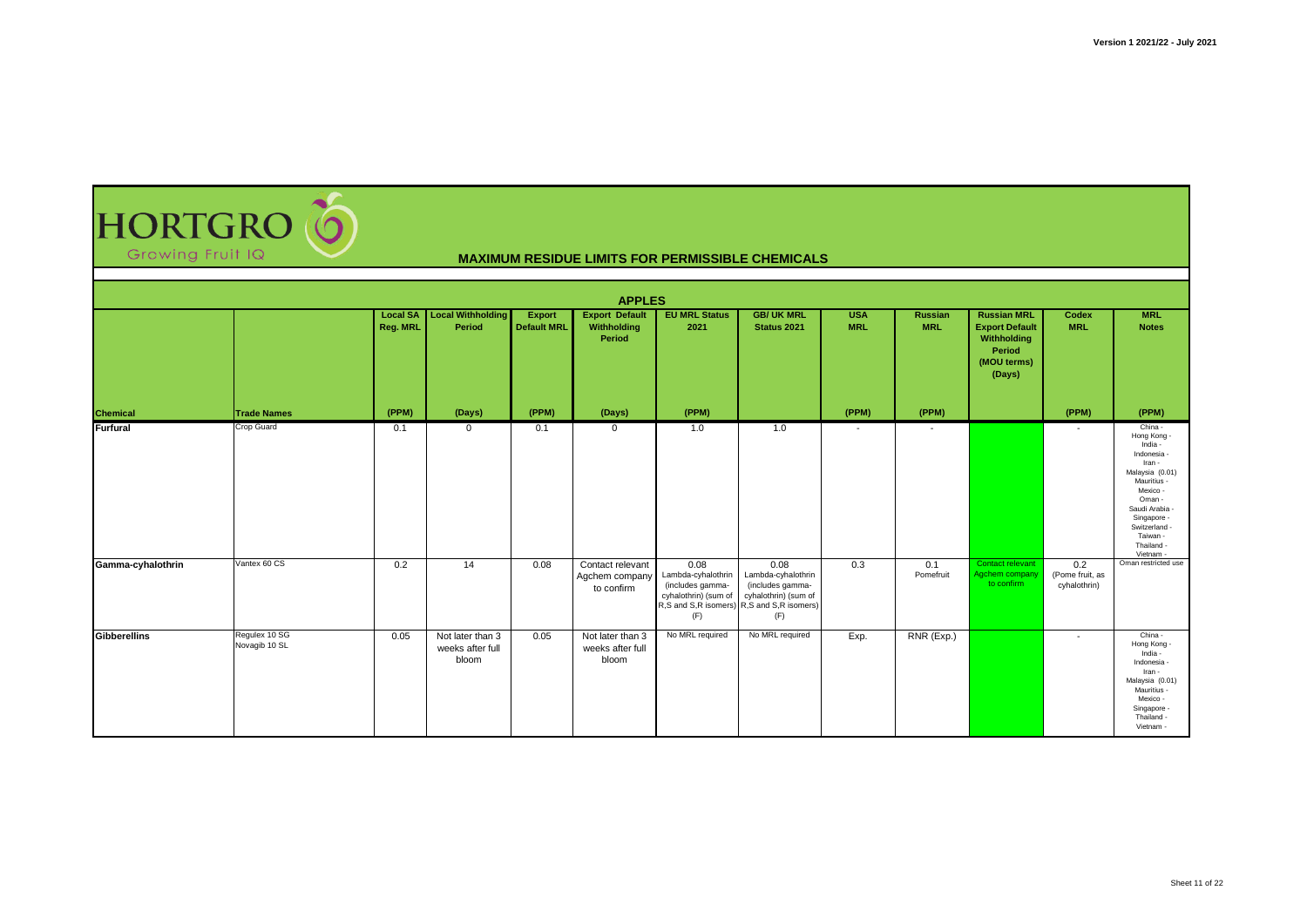HORTGRO (O Growing Fruit IQ

| <b>APPLES</b>                                                                                               |                                                                                                                                                                                                                                                                  |                             |                                                                                     |                              |                                                                                                 |                                                                       |                                  |                          |                              |                                                                                                    |                     |                            |  |
|-------------------------------------------------------------------------------------------------------------|------------------------------------------------------------------------------------------------------------------------------------------------------------------------------------------------------------------------------------------------------------------|-----------------------------|-------------------------------------------------------------------------------------|------------------------------|-------------------------------------------------------------------------------------------------|-----------------------------------------------------------------------|----------------------------------|--------------------------|------------------------------|----------------------------------------------------------------------------------------------------|---------------------|----------------------------|--|
|                                                                                                             |                                                                                                                                                                                                                                                                  | <b>Local SA</b><br>Reg. MRL | <b>Local Withholding</b><br>Period                                                  | Export<br><b>Default MRL</b> | <b>Export Default</b><br>Withholding<br>Period                                                  | <b>EU MRL Status</b><br>2021                                          | <b>GB/ UK MRL</b><br>Status 2021 | <b>USA</b><br><b>MRL</b> | <b>Russian</b><br><b>MRL</b> | <b>Russian MRL</b><br><b>Export Default</b><br>Withholding<br>Period<br>(MOU terms)<br>(Days)      | Codex<br><b>MRL</b> | <b>MRL</b><br><b>Notes</b> |  |
| <b>Chemical</b>                                                                                             | <b>Trade Names</b>                                                                                                                                                                                                                                               | (PPM)                       | (Days)                                                                              | (PPM)                        | (Days)                                                                                          | (PPM)                                                                 |                                  | (PPM)                    | (PPM)                        |                                                                                                    | (PPM)               | (PPM)                      |  |
| Imidacloprid<br>Note:<br><b>EU authorisation amendment</b><br>possible related MRL<br>implications pending. | Warrant 350 SC<br>Warrant 70 WG<br>Imidacloprid 350 SC<br>Confidor WG<br>Imidacloprid 350<br>Bandit 350 SC<br>Kohinor 350 SC<br>Provado 350 SC<br>Sharda Imidacloprid 350 SC<br>Starbug<br>Cyrus SC<br>Cyrus WG<br>Apache 350 SC<br>Inida 350 SC<br>Emit 700 WDG | < 0.05                      | Soil application: Apply<br>after petal drop up to<br>21 days after flowering<br>120 | 0.05                         | Soil application:<br>1 Application after<br>petal drop up to 21<br>days after full bloom<br>120 | 0.5<br>(Unpublished Sante<br>10118/2020,<br>proposed new MRL<br>0.01) | 0.5                              | 0.5                      | 0.5<br>Pomefruit             | Soil application:<br>1 Application after<br>betal drop up to 21<br>days after full<br>bloom<br>120 | 0.5                 | Oman restricted use        |  |
|                                                                                                             | Cast 700 WDG                                                                                                                                                                                                                                                     |                             | Soil application                                                                    |                              | Soil application                                                                                |                                                                       |                                  |                          |                              | Soil application                                                                                   |                     |                            |  |
| Indoxacarb<br>Note:<br><b>EU authorisation amendment</b><br>possible related MRL<br>implications pending.   | Margin 300 WDG<br>Doxstar flo<br>Session 300 WDG<br>Steward<br>Margin 300 WDG<br>Session 300 WD<br>Indo 300 WDG<br>InCide 300 WG<br>Addition 150 SC<br>Advance 150 SC<br>Swat 150 SC<br>Steward 150 EC                                                           | 1.0                         | 28                                                                                  | 0.5                          | 28<br>Max. 3 applications<br>28<br>Max. 4 applications<br>28<br>Max. 2 applications             | 0.5                                                                   | 0.5                              | 1.0<br>Pome fruit        | 0.5<br>Pomefruit             |                                                                                                    | 0.5                 | Canada (0.1)               |  |
| Indoxacarb                                                                                                  | Plemax                                                                                                                                                                                                                                                           | 1.0                         | 28                                                                                  | 0.5                          | 28                                                                                              | 0.5                                                                   | 0.5                              | 1.0<br>(Pome fruit)      | 0.5<br>Pomefruit             | 28                                                                                                 | 0.5                 |                            |  |
| Novaluron                                                                                                   |                                                                                                                                                                                                                                                                  | 0.5                         |                                                                                     |                              |                                                                                                 | 2.0                                                                   | 2.0                              | 3.0<br>(Pome fruit)      | 3.0<br>Seed type fruit       |                                                                                                    | 3.0<br>(Pome fruit) |                            |  |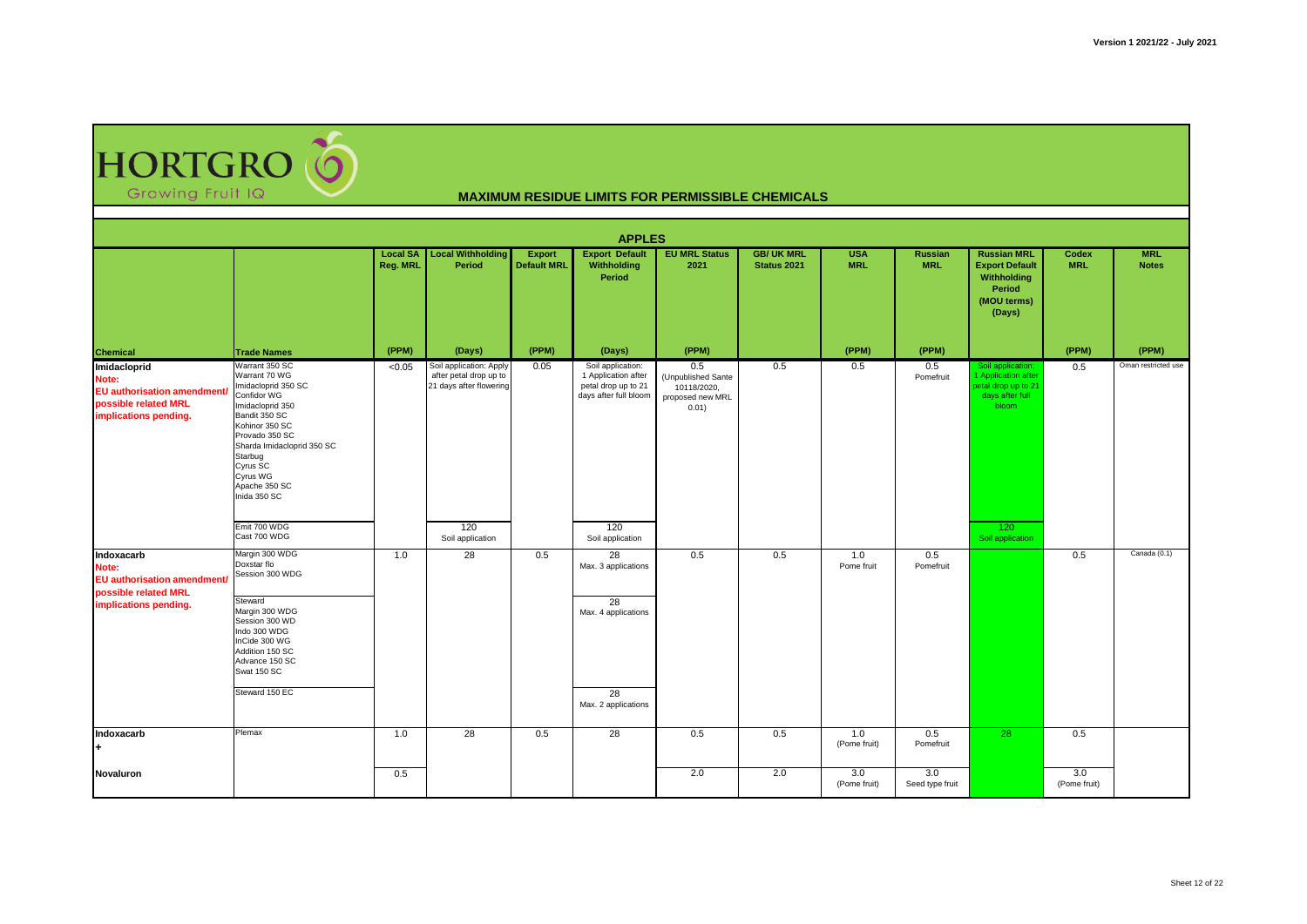| <b>HORTGRO (O</b> |  |
|-------------------|--|
| Growing Fruit IQ  |  |

|                    |                                                                                                                                                         |          |                                             |                              | <b>APPLES</b>                                                                                            |                              |                                  |                          |                        |                                                                                               |                                                                             |                            |
|--------------------|---------------------------------------------------------------------------------------------------------------------------------------------------------|----------|---------------------------------------------|------------------------------|----------------------------------------------------------------------------------------------------------|------------------------------|----------------------------------|--------------------------|------------------------|-----------------------------------------------------------------------------------------------|-----------------------------------------------------------------------------|----------------------------|
|                    |                                                                                                                                                         | Reg. MRL | <b>Local SA Local Withholding</b><br>Period | Export<br><b>Default MRL</b> | <b>Export Default</b><br>Withholding<br>Period                                                           | <b>EU MRL Status</b><br>2021 | <b>GB/ UK MRL</b><br>Status 2021 | <b>USA</b><br><b>MRL</b> | Russian<br><b>MRL</b>  | <b>Russian MRL</b><br><b>Export Default</b><br>Withholding<br>Period<br>(MOU terms)<br>(Days) | Codex<br><b>MRL</b>                                                         | <b>MRL</b><br><b>Notes</b> |
| <b>Chemical</b>    | <b>Trade Names</b>                                                                                                                                      | (PPM)    | (Days)                                      | (PPM)                        | (Days)                                                                                                   | (PPM)                        |                                  | (PPM)                    | (PPM)                  |                                                                                               | (PPM)                                                                       | (PPM)                      |
| Iprodione          | Prodione<br>Rovral Aquaflo<br>Iprodione 500 SC<br>Taurus 500 SC<br>Iproflo<br>Pickle 500 SC<br>Roflo                                                    | 2.5      | PHT                                         | 0.01                         | Do not use (if<br>exporting to EU)<br><b>Contact relevant</b><br>Ag-Chem<br><b>Company to</b><br>confirm | 0.01                         | 0.01                             | $\overline{\phantom{a}}$ | 5.0<br>Seed type fruit |                                                                                               | 5.0<br>(Pome fruit)                                                         | Canada (0.1)               |
| Kresoxim-methyl    | Stroby WG<br>Vista Flo<br>Ardent 50 SC<br>Kresoxim-methyl 500 WDG                                                                                       | 0.1      | 45                                          | 0.1                          | 45                                                                                                       | 0.2                          | 0.2                              | 0.5<br>(Pome fruit)      | 1.0<br>Seed type fruit |                                                                                               | 0.2<br>(Pome fruit)                                                         |                            |
| Lambda-cyhalothrin | Karate EC<br>Karate Zeon<br>Judo 50 EC<br>Lambda 50 EC<br>Lambda EC<br>Lamdex 5 EC<br>Karate Zeon 10 CS<br>Lambada aquamul<br>Karis 5 CS<br>Lamdex 5 CS | 0.2      | 14                                          | 0.08                         | Contact relevant<br>Ag-Chem<br>company to<br>confirm                                                     | 0.08                         | 0.08                             | 0.3                      | 0.1<br>Seed type fruit | Contact relevant Aq-<br>Chem company to<br>confirm                                            | 0.2<br>(Pome fruit, as<br>cyhalothrin,<br>including lammba-<br>cyhalothrin) | Oman restricted use        |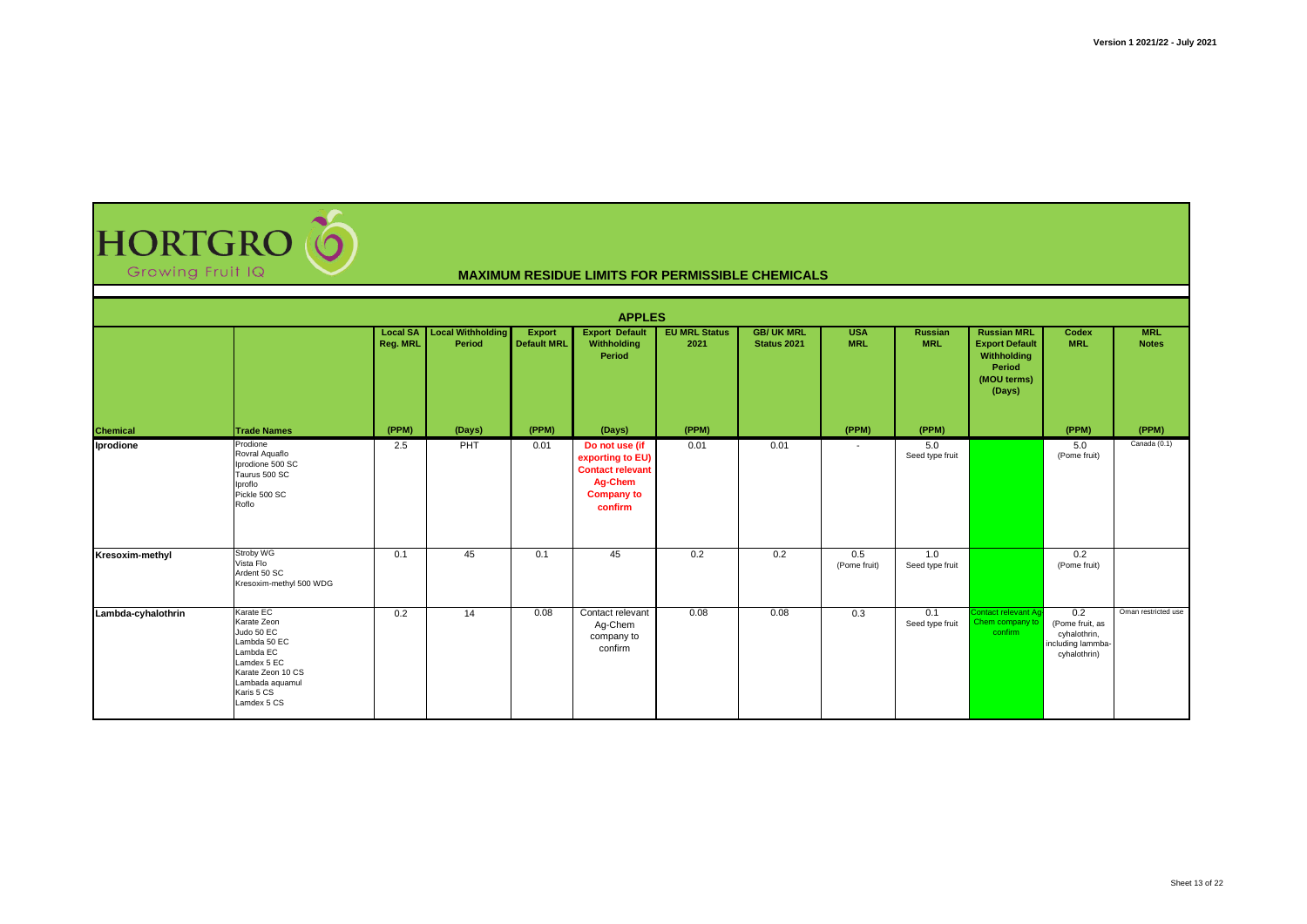

|                                                                                                                         | <b>APPLES</b>                                                                                                                                                                                                                                                                                                                                                                                                                                                                   |                             |                                    |                                     |                                                |                              |                                  |                          |                              |                                                                                               |                                      |                                                             |  |
|-------------------------------------------------------------------------------------------------------------------------|---------------------------------------------------------------------------------------------------------------------------------------------------------------------------------------------------------------------------------------------------------------------------------------------------------------------------------------------------------------------------------------------------------------------------------------------------------------------------------|-----------------------------|------------------------------------|-------------------------------------|------------------------------------------------|------------------------------|----------------------------------|--------------------------|------------------------------|-----------------------------------------------------------------------------------------------|--------------------------------------|-------------------------------------------------------------|--|
|                                                                                                                         |                                                                                                                                                                                                                                                                                                                                                                                                                                                                                 | <b>Local SA</b><br>Reg. MRL | <b>Local Withholding</b><br>Period | <b>Export</b><br><b>Default MRL</b> | <b>Export Default</b><br>Withholding<br>Period | <b>EU MRL Status</b><br>2021 | <b>GB/ UK MRL</b><br>Status 2021 | <b>USA</b><br><b>MRL</b> | <b>Russian</b><br><b>MRL</b> | <b>Russian MRL</b><br><b>Export Default</b><br>Withholding<br>Period<br>(MOU terms)<br>(Days) | Codex<br><b>MRL</b>                  | <b>MRL</b><br><b>Notes</b>                                  |  |
| <b>Chemical</b>                                                                                                         | <b>Trade Names</b>                                                                                                                                                                                                                                                                                                                                                                                                                                                              | (PPM)                       | (Days)                             | (PPM)                               | (Days)                                         | (PPM)                        |                                  | (PPM)                    | (PPM)                        |                                                                                               | (PPM)                                | (PPM)                                                       |  |
| Mancozeb<br>Note:<br>EU authorisation amendment/ Dithane 750 WG Neotec<br>possible related MRL<br>implications pending. | Dithane M-45 800 WP NT<br>Dithane M-45 800 WP<br>Unizeb 800 WP<br>Newzeb 800 WP<br>Mancozeb 800 WP (L9169)<br>Mancozeb 800 WP (L7381)<br>Vondozeb<br>Ventum 800WP<br>Tsumeb<br>Tridex 800 WP<br>Penncozeb WG<br>Pennfluid 420 SC<br>Cozeb 800 WP<br>Multizeb 455 SC<br>Newzeb 455 SC<br>Newzeb 480 SC<br>Newzeb 750 WDG<br>Farmag Mancozeb 800 WP<br>Mancozeb (L7352)<br>Tozeb Flo<br>Tozeb WP<br>Unizeb 480 SC<br>Villa Unizeb 750 WDG<br>Villa Unizeb 800 WP<br>Zenith 750 WG | 3.0                         | 14                                 | 3.0                                 | 21                                             | 5.0<br>(as $CS_2$ )          | 5.0                              | 0.6                      | 5.0<br>Seed type fruit       |                                                                                               | 5.0<br>(Pome fruit)<br>(Dithiocarb.) | Iran 2.0<br>Mexico 0.6<br>Oman prohibited use<br>Taiwan 2.5 |  |
| Maneb                                                                                                                   | Manager SC<br>Mangle SC<br>Vandal                                                                                                                                                                                                                                                                                                                                                                                                                                               | 3.0                         | 14                                 | 3.0                                 | 28                                             | 5.0<br>(as $CS_2$ )          | 5.0                              | $\overline{\phantom{a}}$ | 5.0<br>Seed type fruit       |                                                                                               | 5.0<br>(Pome fruit)<br>(Dithiocarb.) | Iran $2.0$<br>Mexico -<br>Oman prohibited use<br>Taiwan 2.5 |  |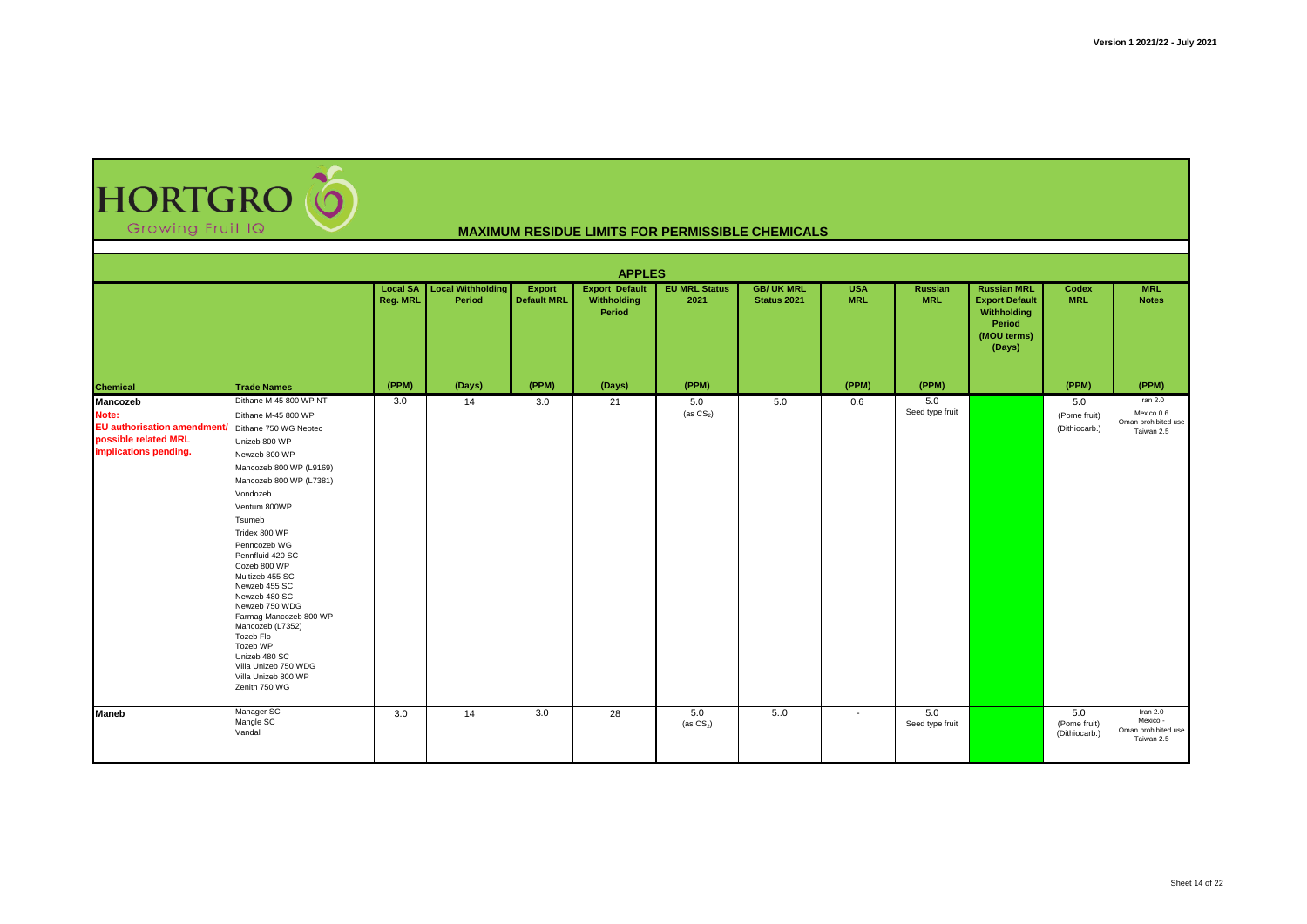

|                                |                                                                                                                   |                                    |                                          |                              | <b>APPLES</b>                                                                                                                                                                                                                                                  |                              |                                  |                                         |                                          |                                                                                                      |                                      |                                                                                                                                                                 |
|--------------------------------|-------------------------------------------------------------------------------------------------------------------|------------------------------------|------------------------------------------|------------------------------|----------------------------------------------------------------------------------------------------------------------------------------------------------------------------------------------------------------------------------------------------------------|------------------------------|----------------------------------|-----------------------------------------|------------------------------------------|------------------------------------------------------------------------------------------------------|--------------------------------------|-----------------------------------------------------------------------------------------------------------------------------------------------------------------|
|                                |                                                                                                                   | <b>Local SA</b><br><b>Reg. MRL</b> | <b>Local Withholding</b><br>Period       | Export<br><b>Default MRL</b> | <b>Export Default</b><br>Withholding<br>Period                                                                                                                                                                                                                 | <b>EU MRL Status</b><br>2021 | <b>GB/ UK MRL</b><br>Status 2021 | <b>USA</b><br><b>MRL</b>                | Russian<br><b>MRL</b>                    | <b>Russian MRL</b><br><b>Export Default</b><br>Withholding<br><b>Period</b><br>(MOU terms)<br>(Days) | Codex<br><b>MRL</b>                  | <b>MRL</b><br><b>Notes</b>                                                                                                                                      |
| <b>Chemical</b>                | <b>Trade Names</b>                                                                                                | (PPM)                              | (Days)                                   | (PPM)                        | (Days)                                                                                                                                                                                                                                                         | (PPM)                        |                                  | (PPM)                                   | (PPM)                                    |                                                                                                      | (PPM)                                | (PPM)                                                                                                                                                           |
| <b>Mercaptothion/Malathion</b> | Datathion SC<br>Mercaptothion 500 EC<br>Avi-Merkaptotoks WP<br>Fyfanon 440 EW<br>Harrier 500 EC<br>Insecto 500 EC | 2.0                                | 10                                       | 0.02                         | 28<br>Bait application ONLY<br>A maximum<br>concentration of<br>500ml/ 100l of a<br><b>500EC</b><br>mercaptothion<br>formulation may be<br>used in protein<br>hydrolysate spray<br>mixture with a<br>maximum spray<br>volume of 50 litres<br>water per hectare | 0.02                         | 0.02                             | 8.0                                     | 0.5<br>Pomefruit                         |                                                                                                      | 0.5                                  |                                                                                                                                                                 |
| <b>Metamitron</b>              | Brevis 150 SC                                                                                                     | 0.01                               | 56                                       | 0.01                         | 56                                                                                                                                                                                                                                                             | 0.1                          | 0.1                              | $\overline{\phantom{a}}$                | $\blacksquare$                           |                                                                                                      | $\overline{\phantom{a}}$             |                                                                                                                                                                 |
| <b>Methidathion</b>            | Suprathion 420 EC<br>Methidathion 420 EC<br>Arythion 420 EC                                                       | 0.3                                | EC-dormant<br>application only WP-<br>21 | 0.03                         | EC - Dormant<br>application only<br>WP- Up to 90% petal<br>fall                                                                                                                                                                                                | 0.03                         | 0.03                             | $\overline{\phantom{a}}$                | 0.5<br>Seed type fruit                   |                                                                                                      | 0.5                                  | Iran Banned<br>Mexico -<br>Oman prohibited use<br>Taiwan -                                                                                                      |
| Methoxyfenozide                | Runner 240 SC<br>Marksman 240 SC<br>Walker 240 SC<br>Cohort 240 SC<br>Clarity                                     | 1.5                                | 10<br>28                                 | 1.5                          | 10<br>$\overline{28}$                                                                                                                                                                                                                                          | 2.0                          | 2.0                              | 2.0<br>Pome fruit                       | $\overline{\phantom{a}}$                 | 10 <sup>°</sup><br>28                                                                                | 2.0<br>(Pome fruit)                  | Taiwan 1.5                                                                                                                                                      |
| <b>Methyl-Parathion</b>        | Droper 450 CS<br>Penncap-M                                                                                        | 0.01                               | 60                                       | $\leq 0.01$                  | 60<br>Apply during first<br>codling moth<br>generation only.<br>Max 3 applications<br>not later than 15<br>December                                                                                                                                            | 0.01                         | 0.01                             | Tolerance<br>withdrawn in<br><b>USA</b> | 0.2<br>Seed type fruit                   |                                                                                                      | 0.2                                  | Iran Banned<br>Oman prohibited use<br>(Banned chemical -<br>Vietnam MARD -<br>Circular 3/2016/TT-<br>BNNPTNT)<br>0.2<br>(In accordance with<br>Codex Standards) |
| <b>Metiram</b>                 |                                                                                                                   | 3.0                                | 14                                       | 3.0                          | 28                                                                                                                                                                                                                                                             | 5.0<br>(as $CS_2$ )          | 5.0                              | 0.5                                     | 5.0<br>Seed type fruit,<br>(Dithiocarb.) | Contact relevant Ad<br>Chem company to<br>confirm                                                    | 5.0<br>(Pome fruit)<br>(Dithiocarb.) | India 0.05<br>Iran 2.0<br>Mexico -<br>Taiwan 2.5                                                                                                                |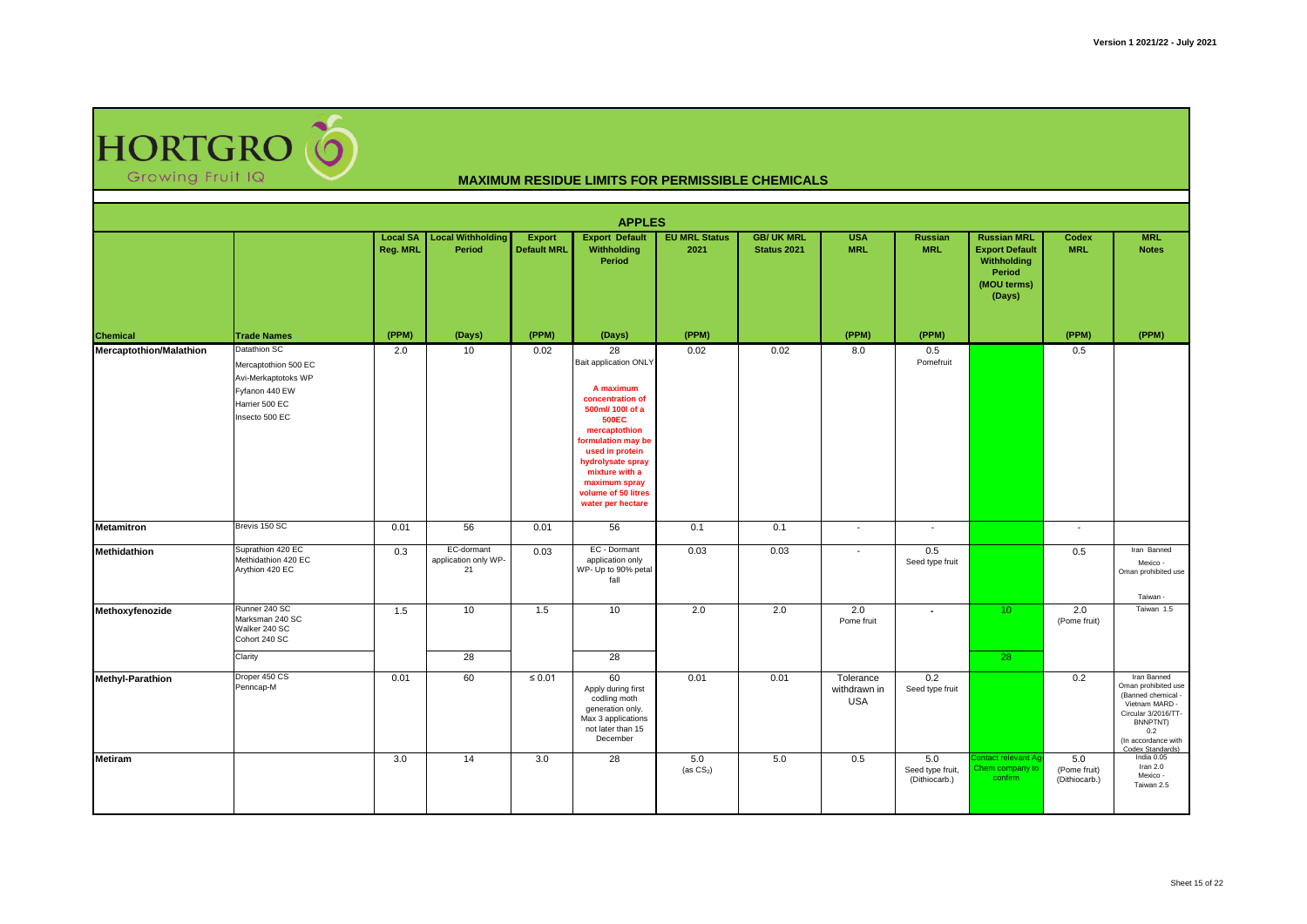HORTGRO (O Growing Fruit IQ

|                    | <b>APPLES</b>                                                                                                           |          |                                                    |                              |                                                    |                              |                                 |                          |                              |                                                                                               |                     |                            |  |  |
|--------------------|-------------------------------------------------------------------------------------------------------------------------|----------|----------------------------------------------------|------------------------------|----------------------------------------------------|------------------------------|---------------------------------|--------------------------|------------------------------|-----------------------------------------------------------------------------------------------|---------------------|----------------------------|--|--|
|                    |                                                                                                                         | Reg. MRL | <b>Local SA</b> Local Withholding<br>Period        | <b>Export</b><br>Default MRL | <b>Export Default</b><br>Withholding<br>Period     | <b>EU MRL Status</b><br>2021 | <b>GB/UK MRL</b><br>Status 2021 | <b>USA</b><br><b>MRL</b> | <b>Russian</b><br><b>MRL</b> | <b>Russian MRL</b><br><b>Export Default</b><br>Withholding<br>Period<br>(MOU terms)<br>(Days) | Codex<br><b>MRL</b> | <b>MRL</b><br><b>Notes</b> |  |  |
| <b>Chemical</b>    | <b>Trade Names</b>                                                                                                      | (PPM)    | (Days)                                             | (PPM)                        | (Days)                                             | (PPM)                        |                                 | (PPM)                    | (PPM)                        |                                                                                               | (PPM)               | (PPM)                      |  |  |
| <b>Milbemectin</b> | Milbeknock                                                                                                              | 0.01     | 7                                                  | 0.01                         | $\overline{7}$                                     | 0.02                         | 0.02                            |                          |                              | 14 <sup>°</sup>                                                                               |                     |                            |  |  |
| <b>Mineral oil</b> | Ampron<br>Citrole 100<br>Citrole 60<br><b>Budbreak</b><br>CROPCHEM 86% Winter oil<br>Opron                              | $\sim$   | Dormant application<br>only                        | $\leq 0.01$                  | Dormant application<br>only                        | $\sim$                       | $\overline{\phantom{a}}$        | $\sim$                   | $\overline{\phantom{a}}$     |                                                                                               | $\overline{a}$      |                            |  |  |
| Myclobutanil       | Rally 20 EW<br>Validus 200 EW                                                                                           | 0.2      | 14                                                 | 0.2                          | 14                                                 | 0.6                          | 0.6                             | 0.5                      | 0.5<br>Seed type fruit       |                                                                                               | 0.6<br>(Pome fruit) | India 0.01                 |  |  |
| Novaluron          | Rimon 10 EC<br>React 100 EC<br>Rizon 100 EC                                                                             | 0.5      | 84<br>Single application,<br>before 75% petal fall | 0.5                          | 84<br>Single application,<br>before 75% petal fall | 2.0                          | 2.0                             | 3.0<br>Pome fruit        | 3.0<br>Seed type fruit       |                                                                                               | 3.0<br>(Pome fruit) |                            |  |  |
| Penconazole        | Topaz 200 EW<br>Excalibur 200 EW<br>Penconazole 200 EW<br>Pencomax 200 EW<br>Captain<br>Avert 200 EW<br>Palette® 200 EW | 0.1      | 14                                                 | 0.1                          | 14                                                 | 0.15                         | 0.15                            | $\overline{\phantom{a}}$ | 0.2<br>Pomefruit             |                                                                                               | 0.1                 |                            |  |  |
| Penconazole<br>÷.  | Ethos 275 EC $*$<br>Venture 275 EC <sup>*</sup><br>Quantum 275 EC*                                                      | 0.1      | 14                                                 | 0.1                          | 28<br>Max. 4 applications                          | 0.15                         | 0.15                            | $\overline{\phantom{a}}$ | 0.2<br>Pomefruit             |                                                                                               | 0.1                 |                            |  |  |
| Difenoconazole     |                                                                                                                         | 0.2      |                                                    | 0.2                          |                                                    | 0.8                          | 0.8                             | 5.0<br>Pome fruit        | 1.0<br>Seed type fruit       |                                                                                               | 4.0<br>(Pome fruit) | India 0.01<br>Canada (0.1) |  |  |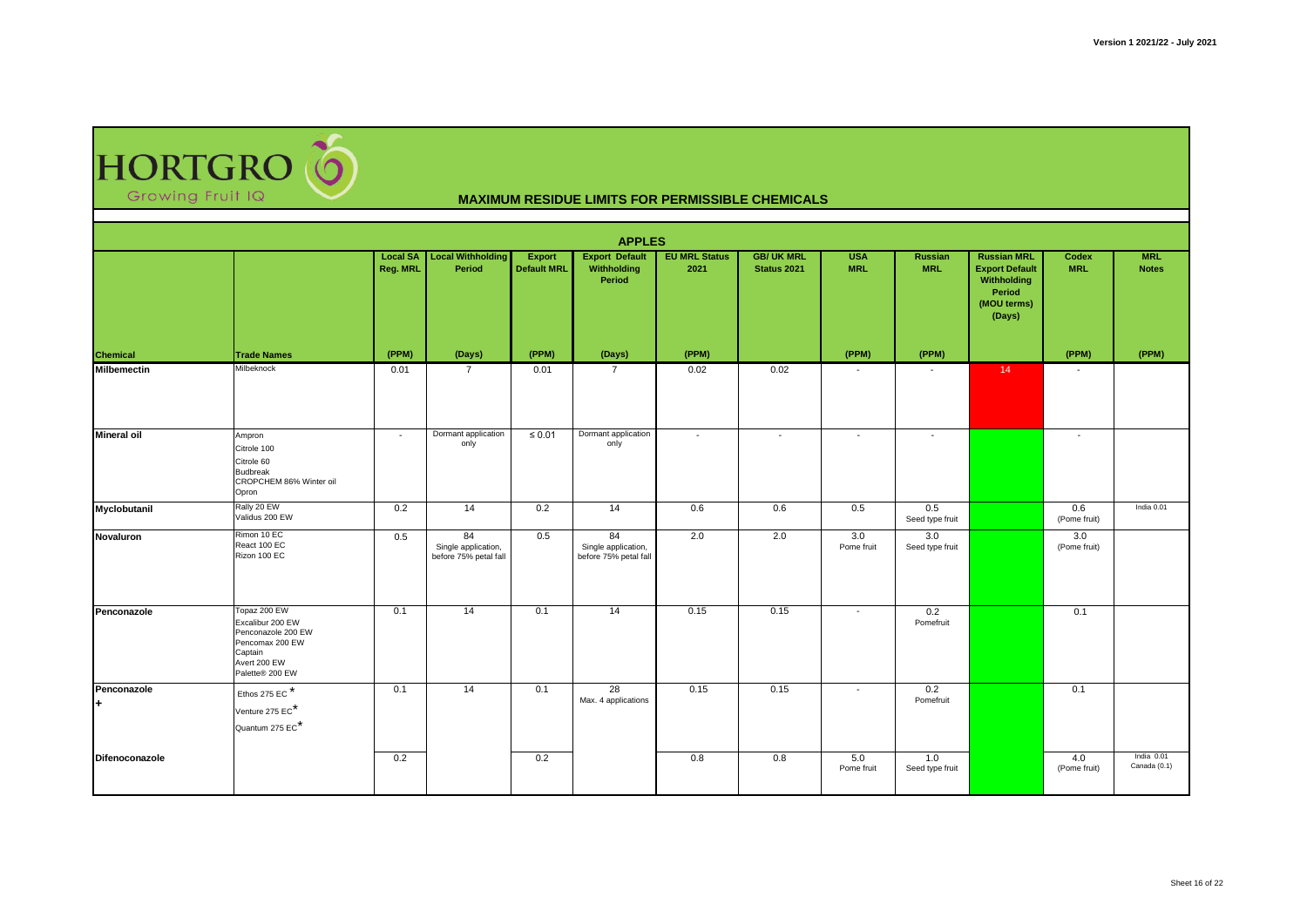

|                                                                          | <b>APPLES</b>                                     |                          |                                          |                              |                                                      |                              |                                 |                          |                              |                                                                                               |                          |                                        |  |  |
|--------------------------------------------------------------------------|---------------------------------------------------|--------------------------|------------------------------------------|------------------------------|------------------------------------------------------|------------------------------|---------------------------------|--------------------------|------------------------------|-----------------------------------------------------------------------------------------------|--------------------------|----------------------------------------|--|--|
|                                                                          |                                                   | <b>Reg. MRL</b>          | Local SA   Local Withholding  <br>Period | Export<br><b>Default MRL</b> | <b>Export Default</b><br>Withholding<br>Period       | <b>EU MRL Status</b><br>2021 | <b>GB/UK MRL</b><br>Status 2021 | <b>USA</b><br><b>MRL</b> | <b>Russian</b><br><b>MRL</b> | <b>Russian MRL</b><br><b>Export Default</b><br>Withholding<br>Period<br>(MOU terms)<br>(Days) | Codex<br><b>MRL</b>      | <b>MRL</b><br><b>Notes</b>             |  |  |
| Chemical                                                                 | <b>Trade Names</b>                                | (PPM)                    | (Days)                                   | (PPM)                        | (Days)                                               | (PPM)                        |                                 | (PPM)                    | (PPM)                        |                                                                                               | (PPM)                    | (PPM)                                  |  |  |
| Pirimicarb                                                               | Aphox<br>Apex 500 WDG<br>Unipex 500 WDG           | 0.5                      | 14                                       | 0.5                          | 14                                                   | 0.5                          | 0.5                             |                          | 2.0<br>Seed type fruit       |                                                                                               | 1.0<br>(Pome fruit)      |                                        |  |  |
| Potassium bicarbonate<br>(also known as potassium<br>hydrogen carbonate) | Agri-Cure                                         | $\overline{\phantom{a}}$ | $\mathbf{0}$                             | $\overline{\phantom{a}}$     | $\mathbf 0$                                          | No MRL required              | $\overline{\phantom{a}}$        | Exp.                     | $\overline{\phantom{a}}$     |                                                                                               | $\overline{\phantom{a}}$ |                                        |  |  |
| Prohexadione calcium                                                     | Regalis<br>Kudos 100 WDG<br>Remax<br>Regalis Plus | $\mathbf 0$              | 56                                       | $\mathbf{0}$                 | 56                                                   | 0.1                          | 0.1                             | 3.0<br>Pome fruit        | 0.5<br>Seed type fruit       |                                                                                               | $\overline{\phantom{a}}$ |                                        |  |  |
| Propargite                                                               | Omite 30 WSB                                      | 2.0                      | $\overline{7}$                           | 0.01                         | Do not apply after<br>100% petal drop                | 0.01                         | 0.01                            | $\sim$                   | 3.0<br>Seed type fruit       |                                                                                               | 3.0                      | Oman prohibited use<br>Switzerland 1.5 |  |  |
| <b>Prothiofos</b>                                                        | Tokuthion <sup>®</sup> 960 EC                     | 0.05                     | <b>FST</b>                               | 0.01                         | Use during the<br>dormant period before<br>green tip | 0.01                         | $\overline{\phantom{a}}$        | $\overline{\phantom{a}}$ | $\overline{\phantom{a}}$     |                                                                                               | $\overline{\phantom{a}}$ |                                        |  |  |
| Pydiflumetofen (Adepidyn)                                                | Miravis                                           | 0.2                      | 28                                       | 0.01                         | Contact relevant<br>Ag-Chem<br>company to<br>confirm | 0.01                         | $\overline{\phantom{a}}$        | 0.2                      |                              |                                                                                               | $\overline{\phantom{a}}$ |                                        |  |  |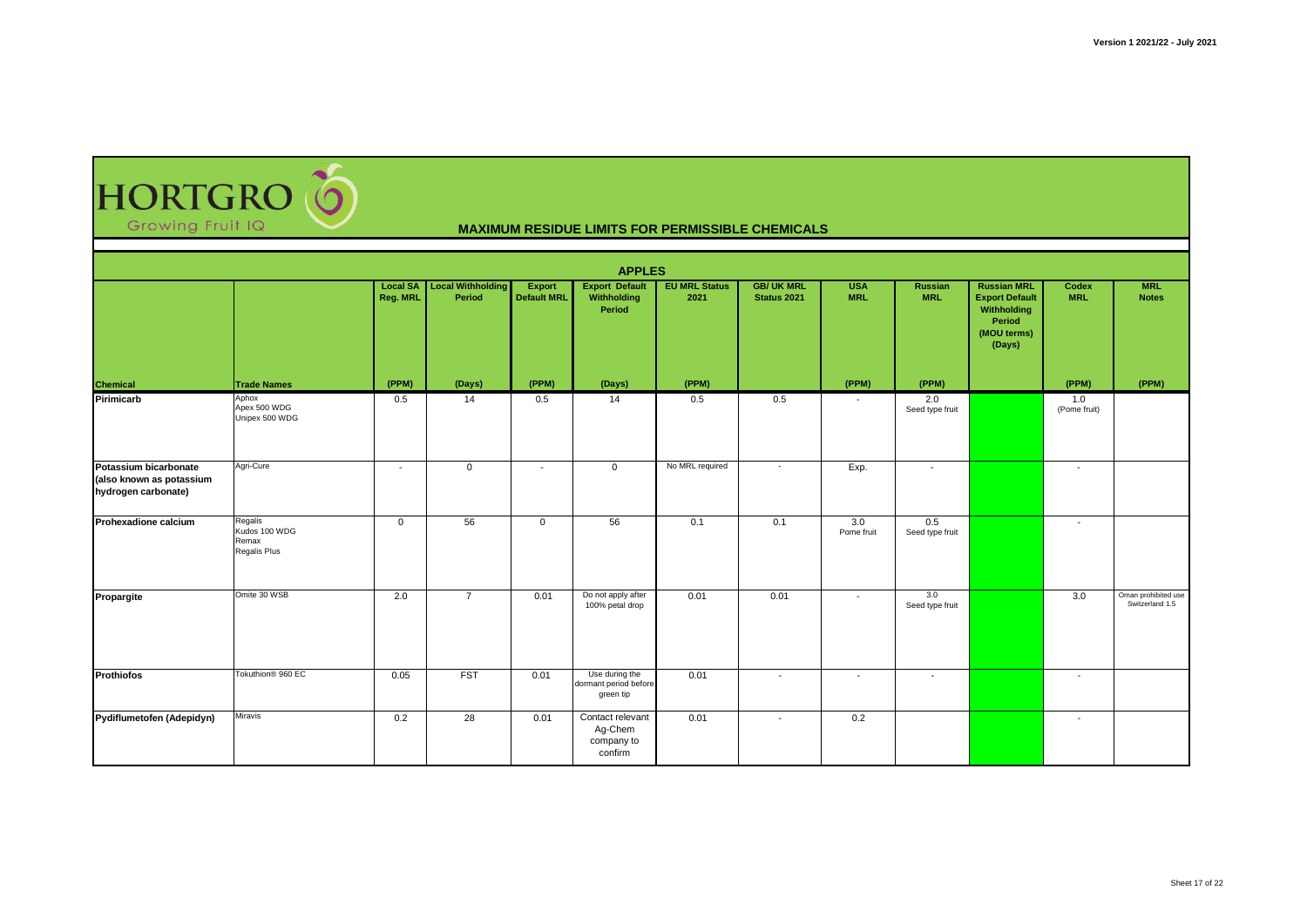HORTGRO (O Growing Fruit IQ

| <b>MAXIMUM RESIDUE LIMITS FOR PERMISSIBLE CHEMICALS</b> |  |
|---------------------------------------------------------|--|
|---------------------------------------------------------|--|

| <b>APPLES</b>    |                                                                                                                                 |          |                                                                                                                                                                                                                                                             |                              |                                                                                                                                                                                                                                                              |                              |                                  |                          |                        |                                                                                               |                      |                                                                                                                                                                                        |  |
|------------------|---------------------------------------------------------------------------------------------------------------------------------|----------|-------------------------------------------------------------------------------------------------------------------------------------------------------------------------------------------------------------------------------------------------------------|------------------------------|--------------------------------------------------------------------------------------------------------------------------------------------------------------------------------------------------------------------------------------------------------------|------------------------------|----------------------------------|--------------------------|------------------------|-----------------------------------------------------------------------------------------------|----------------------|----------------------------------------------------------------------------------------------------------------------------------------------------------------------------------------|--|
|                  |                                                                                                                                 | Reg. MRL | <b>Local SA</b> Local Withholding<br>Period                                                                                                                                                                                                                 | Export<br><b>Default MRL</b> | <b>Export Default</b><br>Withholding<br>Period                                                                                                                                                                                                               | <b>EU MRL Status</b><br>2021 | <b>GB/ UK MRL</b><br>Status 2021 | <b>USA</b><br><b>MRL</b> | Russian<br><b>MRL</b>  | <b>Russian MRL</b><br><b>Export Default</b><br>Withholding<br>Period<br>(MOU terms)<br>(Days) | Codex<br><b>MRL</b>  | <b>MRL</b><br><b>Notes</b>                                                                                                                                                             |  |
| <b>Chemical</b>  | <b>Trade Names</b>                                                                                                              | (PPM)    | (Days)                                                                                                                                                                                                                                                      | (PPM)                        | (Days)                                                                                                                                                                                                                                                       | (PPM)                        |                                  | (PPM)                    | (PPM)                  |                                                                                               | (PPM)                | (PPM)                                                                                                                                                                                  |  |
| Pyraclostrobin   | Maccani                                                                                                                         | 0.02     | 28                                                                                                                                                                                                                                                          | 0.02                         | 28                                                                                                                                                                                                                                                           | 0.5                          | 0.5                              | 1.5<br>Pome fruit        | 0.5<br>Seed type fruit |                                                                                               | 0.7<br>Pome fruit    |                                                                                                                                                                                        |  |
| <b>Dithianon</b> |                                                                                                                                 | 2.0      |                                                                                                                                                                                                                                                             | 2.0                          |                                                                                                                                                                                                                                                              | 3.0                          | 3.0                              | 5.0<br>Pome fruit        | 5.0<br>Seed type fruit |                                                                                               | 1.0<br>(Pome fruit)  | Canada (0.1)<br>India 0.1<br>[Indonesia 1.0]<br>[Iran 1.0]<br>[Malaysia 1.0]<br>[Mauritius 1.0]<br>[Oman 1.0]<br>[Singapore 1.0]<br>[Thailand 1.0]<br>Switzerland 0.3                  |  |
| Pyrimethanil     | Protector 400 SC<br>EcoFog-160 (Post harvest<br>thermofogging)<br>Support 400 SC<br>Source 400 SC<br>Pyrimet 400 SC<br>Botrynil | 5.0      | $\mathbf{0}$<br>[Post Harvest -<br>treatment (PHT)]<br>Pre-harvest<br>application 0-14 days<br>before harvest for<br>control of post-harvest<br>decay for apples<br>intended for cold<br>storage without<br>receiving post-harvest<br>fungicide application | 5.0                          | $\mathbf{0}$<br>[Post Harvest -<br>treatment (PHT)]<br>Pre-harvest<br>application 0-14 days<br>before harvest for<br>control of post-<br>harvest decay for<br>apples intended for<br>cold storage without<br>receiving post-harvest<br>fungicide application | 15.0                         | 15.0                             | 15.0<br>Pome fruit       | 7.0<br>Seed type fruit |                                                                                               | 15.0<br>(Pome fruit) |                                                                                                                                                                                        |  |
| Pyrimethanil     | Pyrinon 500 SC<br>Dinil 500 SC                                                                                                  | 5.0      | 21                                                                                                                                                                                                                                                          | 5.0                          | 21                                                                                                                                                                                                                                                           | 15.0                         | 15.0                             | 15.0                     | 7.0<br>Seed type fruit |                                                                                               | 15.0<br>(Pome fruit) |                                                                                                                                                                                        |  |
| <b>Dithianon</b> |                                                                                                                                 | 2.0      |                                                                                                                                                                                                                                                             | 2.0                          |                                                                                                                                                                                                                                                              | 3.0                          | 3.0                              | 5.0<br>Pome fruit        | 5.0<br>Seed type fruit |                                                                                               | 1.0<br>(Pome fruit)  | Canada $(0.1)$<br>India 0.1<br>[Indonesia 1.0]<br>[Iran 1.0]<br>[Malaysia 1.0]<br>[Mauritius 1.0]<br>[Oman 1.0]<br>[Singapore 1.0]<br>[Thailand 1.0]<br>Switzerland 0.3<br>Vietnam 1.0 |  |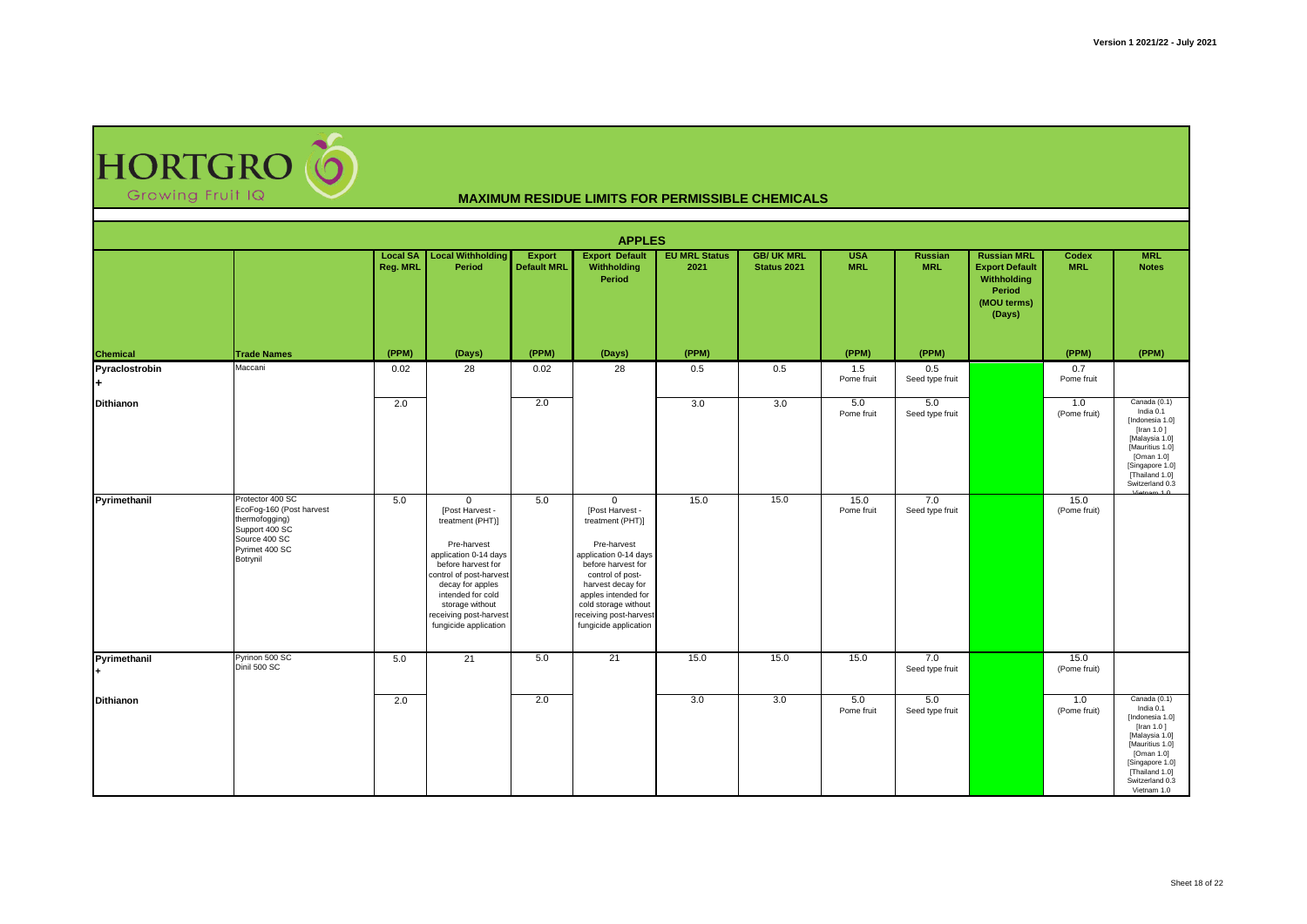HORTGRO

|                    |                                                                                                                    |                 |                                          |                              | <b>APPLES</b>                                                                               |                                                                   |                                  |                          |                              |                                                                                               |                      |                            |
|--------------------|--------------------------------------------------------------------------------------------------------------------|-----------------|------------------------------------------|------------------------------|---------------------------------------------------------------------------------------------|-------------------------------------------------------------------|----------------------------------|--------------------------|------------------------------|-----------------------------------------------------------------------------------------------|----------------------|----------------------------|
|                    |                                                                                                                    | <b>Reg. MRL</b> | Local SA   Local Withholding  <br>Period | Export<br><b>Default MRL</b> | <b>Export Default</b><br>Withholding<br>Period                                              | <b>EU MRL Status</b><br>2021                                      | <b>GB/ UK MRL</b><br>Status 2021 | <b>USA</b><br><b>MRL</b> | <b>Russian</b><br><b>MRL</b> | <b>Russian MRL</b><br><b>Export Default</b><br>Withholding<br>Period<br>(MOU terms)<br>(Days) | Codex<br><b>MRL</b>  | <b>MRL</b><br><b>Notes</b> |
| <b>Chemical</b>    | <b>Trade Names</b>                                                                                                 | (PPM)           | (Days)                                   | (PPM)                        | (Days)                                                                                      | (PPM)                                                             |                                  | (PPM)                    | (PPM)                        |                                                                                               | (PPM)                | (PPM)                      |
| Pyrimethanil<br>l+ | <b>Flint Star</b><br>FILUM 520 SC<br>FISSION 520 SC                                                                | 5.0             | 35                                       | 5.0                          | 35                                                                                          | 15.0                                                              | 15.0                             | 15.0                     | 7.0<br>Seed type fruit       |                                                                                               | 15.0<br>(Pome fruit) |                            |
| Trifloxystrobin    |                                                                                                                    | 0.1             |                                          | 0.1                          |                                                                                             | 0.7                                                               | 0.7                              | 0.5<br>Pome fruit        | 0.5<br>Seed type fruit       |                                                                                               | 0.7<br>(Pome fruit)  |                            |
| Soybean oil        | Mprove Oil                                                                                                         | $\sim$          | Dormant<br>application only              | $\overline{\phantom{a}}$     | Dormant<br>application only                                                                 | 0.01                                                              | $\overline{\phantom{a}}$         | Exp.                     | $\blacksquare$               |                                                                                               | $\sim$               |                            |
| Spinetoram         | Delegate 250 WG                                                                                                    | 0.05            | $\overline{7}$                           | 0.05                         | $\overline{7}$                                                                              | 0.2<br>(Unpublished Sante<br>10706/2020 proposed<br>new MRL 0.15) | 0.2                              | 0.2                      | $\overline{\phantom{a}}$     |                                                                                               | 0.05<br>(Pome fruit) |                            |
| Spinetoram<br>l+   | Elevate 360 SC                                                                                                     | 0.05            | $\overline{7}$                           | 0.05                         | $\overline{7}$                                                                              | 0.2<br>(Unpublished Sante<br>10706/2020 proposed<br>new MRL 0.15) | 0.2                              | 0.2                      | $\sim$                       |                                                                                               | 0.05<br>(Pome fruit) |                            |
| Methoxyfenozide    |                                                                                                                    | 1.5             |                                          |                              |                                                                                             | 2.0                                                               | 2.0                              | 2.0<br>Pome fruit        |                              |                                                                                               | 2.0<br>(Pome fruit)  | Taiwan 1.5                 |
| Spinosad           | Tracer 480 SC<br>Entrust Naturalyte 800 WP<br><b>GF-120 NF</b><br>FF 240 FRUIT FLY BAIT<br>Cura Fly Fruit Fly Bait | 0.01            | 30<br>$\mathbf 0$<br>$\overline{1}$      | 0.01                         | 30<br>Max. 4 applications<br>$\mathbf 0$<br>Multiple bait<br>applications<br>$\overline{1}$ | 0.3                                                               | 0.3                              | 0.2<br>Pome fruit        | 0.1<br>Seed type fruit       |                                                                                               | 0.1                  |                            |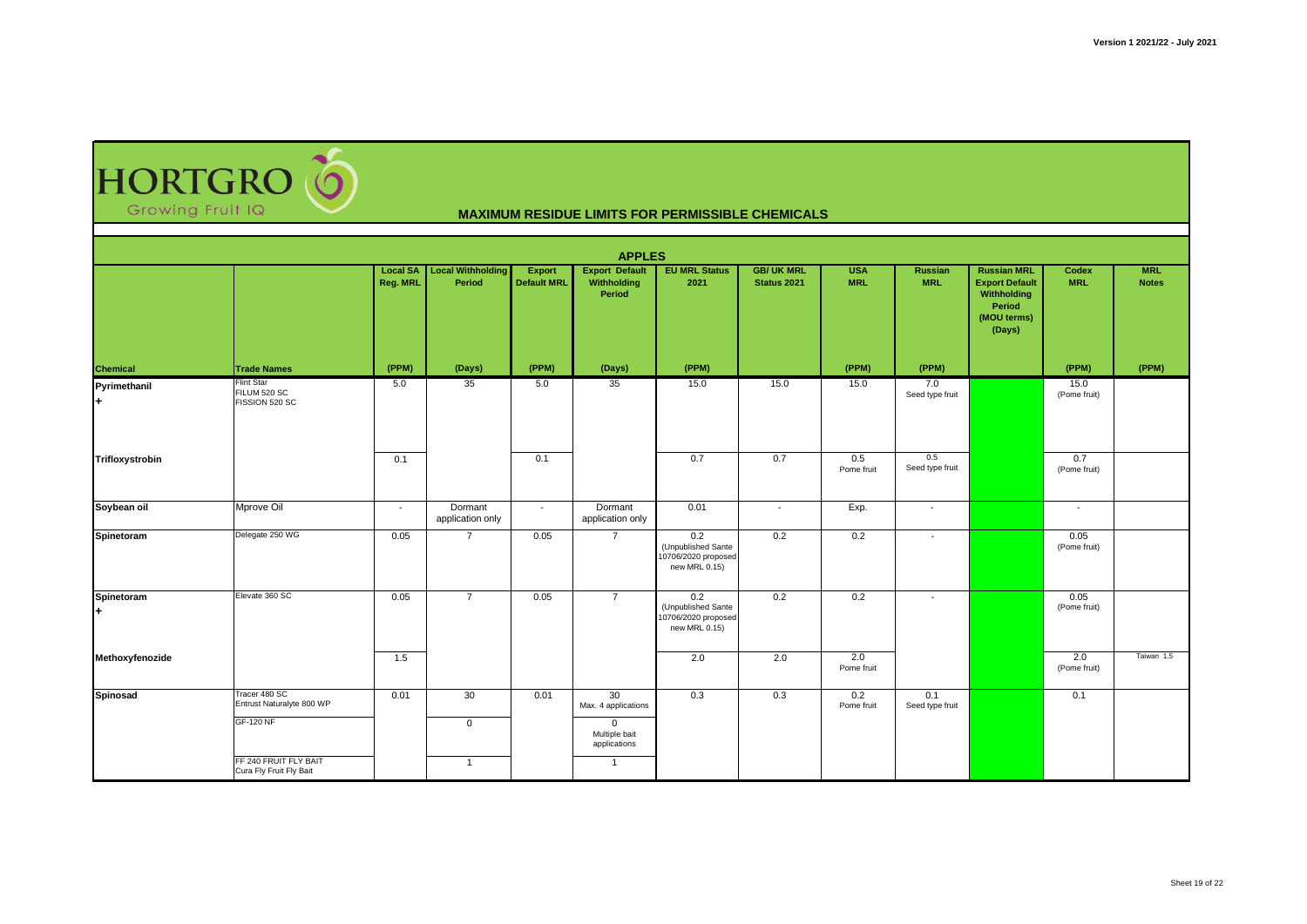HORTGRO (O Growing Fruit IQ

| <b>APPLES</b>         |                                                                                                                                                                                                                                                       |                          |                                             |                                     |                                                |                              |                                 |                          |                        |                                                                                               |                          |                                                                                                                                                                 |
|-----------------------|-------------------------------------------------------------------------------------------------------------------------------------------------------------------------------------------------------------------------------------------------------|--------------------------|---------------------------------------------|-------------------------------------|------------------------------------------------|------------------------------|---------------------------------|--------------------------|------------------------|-----------------------------------------------------------------------------------------------|--------------------------|-----------------------------------------------------------------------------------------------------------------------------------------------------------------|
|                       |                                                                                                                                                                                                                                                       | Reg. MRL                 | <b>Local SA</b> Local Withholding<br>Period | <b>Export</b><br><b>Default MRL</b> | <b>Export Default</b><br>Withholding<br>Period | <b>EU MRL Status</b><br>2021 | <b>GB/UK MRL</b><br>Status 2021 | <b>USA</b><br><b>MRL</b> | Russian<br><b>MRL</b>  | <b>Russian MRL</b><br><b>Export Default</b><br>Withholding<br>Period<br>(MOU terms)<br>(Days) | Codex<br><b>MRL</b>      | <b>MRL</b><br><b>Notes</b>                                                                                                                                      |
| <b>Chemical</b>       | <b>Trade Names</b>                                                                                                                                                                                                                                    | (PPM)                    | (Days)                                      | (PPM)                               | (Days)                                         | (PPM)                        |                                 | (PPM)                    | (PPM)                  |                                                                                               | (PPM)                    | (PPM)                                                                                                                                                           |
| <b>Spinosad</b><br>l+ | STATIC Spinosad ME                                                                                                                                                                                                                                    | 0.01                     | $\overline{1}$                              | 0.01                                | $\overline{1}$                                 | 0.3                          | 0.3                             | 0.2<br>Pome fruit        | 0.1<br>Seed type fruit |                                                                                               | 0.1                      |                                                                                                                                                                 |
| <b>Methyl eugenol</b> |                                                                                                                                                                                                                                                       | $\overline{\phantom{a}}$ |                                             | $\sim$                              |                                                | No MRL required              | $\sim$                          | Exp.                     | $\sim$                 |                                                                                               | $\overline{\phantom{a}}$ |                                                                                                                                                                 |
| <b>Sulfoxaflor</b>    | Closer 240 SC                                                                                                                                                                                                                                         | 0.3                      | $\overline{7}$                              | 0.3                                 | $\overline{7}$                                 | 0.4                          | 0.4                             | 0.5<br>Pome fruit        | $\sim$                 |                                                                                               | 0.3<br>(Pome fruit)      | Switzerland -                                                                                                                                                   |
| <b>Sulphur</b>        | Kumulus WG<br>Thiovit Jet<br>Flowable Sulphur<br>Lime Sulphur Liquid Concentrate<br>Striker<br>Sulfostar<br>Microthiol Special<br>Dusting sulphur<br>Casovet<br>Striker SC<br>Ciplapol S 320<br>Sulfomaxx<br>Sulfoplus<br>Tosul WG<br>Sulphur 800 WDG | 50.0                     | $\mathsf 0$                                 | 50.0                                | $\mathbf 0$                                    | No MRL required              | No MRL required                 | Exp.                     | $\sim$                 |                                                                                               | $\overline{\phantom{a}}$ | Indonesia<br>Iran -<br>Malaysia Exp.<br>Mauritius -<br>Taiwan Exp.<br>Vietnam -<br>Canada -                                                                     |
| Taufluvalinate        | Klartan 240 EW<br>Klaxon 240 EW                                                                                                                                                                                                                       | 0.05                     | 60                                          | 0.05                                | 60                                             | 0.3                          | 0.3                             | $\sim$                   | 0.2<br>Pomefruit       |                                                                                               | $\sim$                   | China -<br>Hong Kong -<br>India -<br>Indonesia -<br>Iran -<br>Malaysia (0.01)<br>Mauritius -<br>Mexico -<br>Saudi Arabia -<br>Singapore -<br>Taiwan -<br>Minton |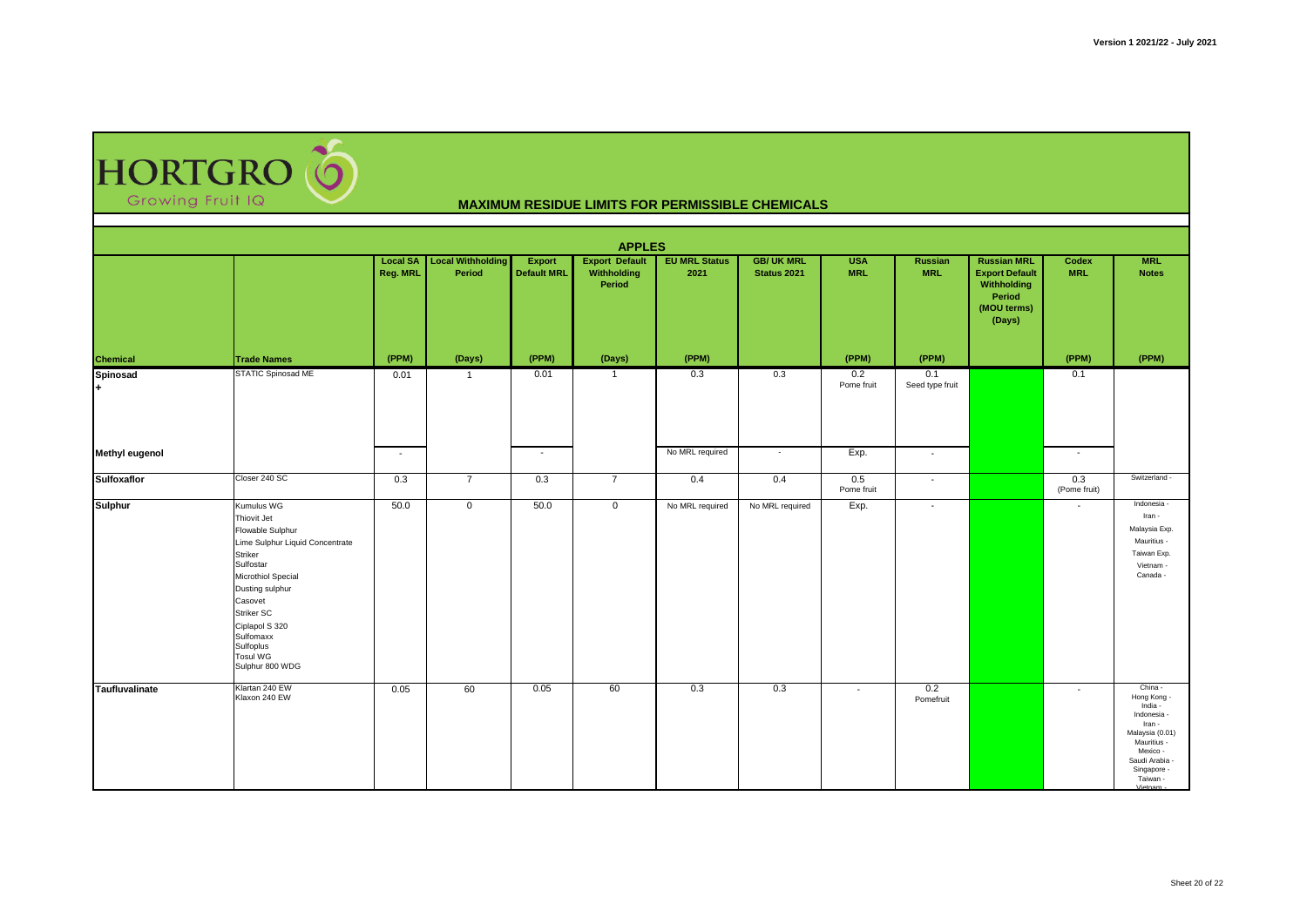

| <b>APPLES</b>                                                                                               |                                                                                                                                               |                             |                                    |                                     |                                                                                                                                                            |                              |                                                                   |                                      |                              |                                                                                               |                                      |                                                                                                                                                                  |
|-------------------------------------------------------------------------------------------------------------|-----------------------------------------------------------------------------------------------------------------------------------------------|-----------------------------|------------------------------------|-------------------------------------|------------------------------------------------------------------------------------------------------------------------------------------------------------|------------------------------|-------------------------------------------------------------------|--------------------------------------|------------------------------|-----------------------------------------------------------------------------------------------|--------------------------------------|------------------------------------------------------------------------------------------------------------------------------------------------------------------|
|                                                                                                             |                                                                                                                                               | <b>Local SA</b><br>Reg. MRL | <b>Local Withholding</b><br>Period | <b>Export</b><br><b>Default MRL</b> | <b>Export Default</b><br>Withholding<br>Period                                                                                                             | <b>EU MRL Status</b><br>2021 | <b>GB/ UK MRL</b><br>Status 2021                                  | <b>USA</b><br><b>MRL</b>             | <b>Russian</b><br><b>MRL</b> | <b>Russian MRL</b><br><b>Export Default</b><br>Withholding<br>Period<br>(MOU terms)<br>(Days) | Codex<br><b>MRL</b>                  | <b>MRL</b><br><b>Notes</b>                                                                                                                                       |
| <b>Chemical</b>                                                                                             | <b>Trade Names</b>                                                                                                                            | (PPM)                       | (Days)                             | (PPM)                               | (Days)                                                                                                                                                     | (PPM)                        |                                                                   | (PPM)                                | (PPM)                        |                                                                                               | (PPM)                                | (PPM)                                                                                                                                                            |
| Thiabendazole                                                                                               | ICA-Thiabendazole 500 SC<br>Thiabendazole 500 SC<br>Thiazole 500 SC                                                                           | 6.0                         | PHT                                | 4.0                                 | PHT<br>Do not use on fruit,<br>which is destined for<br>export                                                                                             | 4.0                          | 4.0                                                               | 5.0<br>(Pome fruit, Post<br>harvest) | $\overline{\phantom{a}}$     | Contact relevent Ag-<br>chem company to<br>confirm                                            | 3.0<br>(Pome fruit)                  | China 3.0<br>Hong Kong 3.0<br>[India $3.0$ ]<br>[Indonesia 3.0]<br>[Iran 3.0]<br>[Malaysia 3.0]<br>[Oman 3.0]<br>Saudi Arabia 3.0<br>Thailand 0.1<br>Vietnam 3.0 |
| Thiacloprid<br>Note:<br><b>EU</b> authorisation amendment<br>possible related MRL<br>implications pending.  | Calypso<br>Topstar<br>Ag-Thiacloprid 480 SC<br>Compare 480 SC<br>Consult 480 SC<br>Tallon 480 SC                                              | 1.0                         | 14                                 | 0.3                                 | 28<br>(Max. 4 sprays)                                                                                                                                      | 0.3                          | 0.3                                                               | 0.3<br>Pome fruit                    | 0.7<br>Seed type fruit       |                                                                                               | 0.7<br>(Pome fruit)                  | Taiwan 0.3                                                                                                                                                       |
| Thiamethoxam<br>Note:<br><b>EU</b> authorisation amendment<br>possible related MRL<br>implications pending. | Actara SC<br>Thiatox 250 WDG<br>Thiaxam 250 WDG<br>Thiamex 250 WG<br>Devaxam 250 WG<br>Thiatox Direct 250<br>Sayonara 240 SC<br>Thiamex 25 WG | 0.02                        | 119                                | 0.02                                | 119<br>Single application<br>during last 2 weeks of<br>September<br>119<br>Apply<br>as drench<br>application<br>during the<br>last 2 weeks<br>of September | 0.3                          | 0.3                                                               | 0.2<br>Pome fruit                    | 0.1<br>Pomefruit             |                                                                                               | 0.3<br>(Pome fruit)                  |                                                                                                                                                                  |
| Thidiazuron                                                                                                 | Lift                                                                                                                                          | $\sim$                      | Dormant application<br>only        | 0.01                                | Dormant application<br>only                                                                                                                                | 0.01                         | $\overline{a}$                                                    | $\blacksquare$                       | $\overline{a}$               | Dormant<br>application only                                                                   | $\overline{\phantom{a}}$             |                                                                                                                                                                  |
| Thiram                                                                                                      | Thiram 750 WP<br>Thiram 75 WP<br>Ag-Thiram 800 WP                                                                                             | 3.0                         | 28<br>14                           | 3.0                                 | 28<br>14                                                                                                                                                   | 5.0                          | 5.0<br>(as CS <sub>2</sub> / or as thiram) (as CS2/ or as thiram) | 5.0                                  | 0.01<br>(All food products)  | Not later than<br>75% petal fall                                                              | 5.0<br>(Pome fruit)<br>(Dithiocarb.) | Iran 2.0<br>Oman restricted use<br>Taiwan 2.5                                                                                                                    |
| Trichoderma asperellum<br><b>TRC900</b>                                                                     | Ram 75 WP<br>Real Trichoderma                                                                                                                 | $\overline{\phantom{a}}$    | $\mathbf 0$                        | $\sim$                              | $\mathbf 0$                                                                                                                                                | No MRL required              | No MRL required                                                   | Exp.                                 | $\sim$                       |                                                                                               | $\sim$                               |                                                                                                                                                                  |